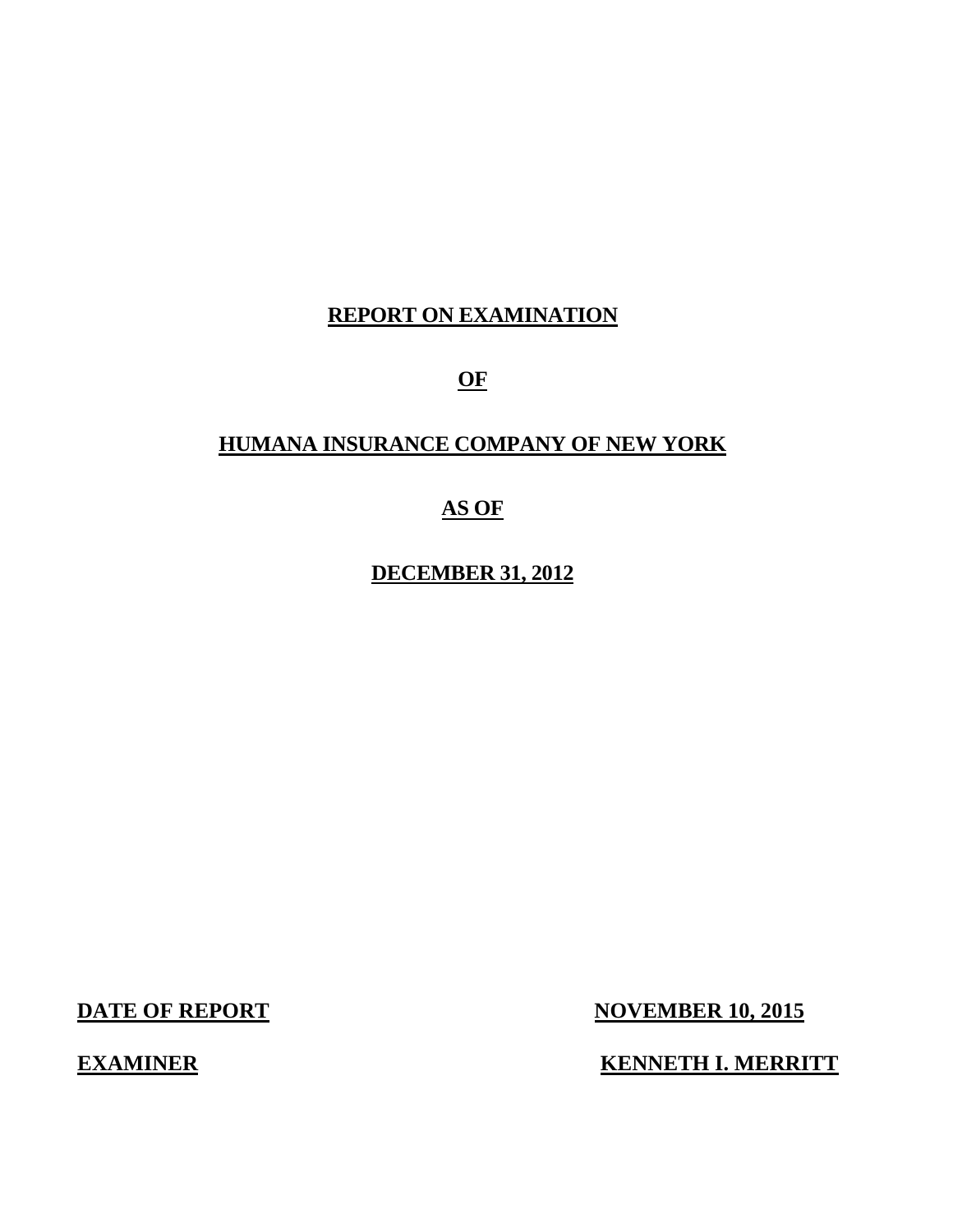## **TABLE OF CONTENTS**

## **ITEM NO. PAGE NO.**

| 1. | Scope of the examination                                                                                                                                                                  | $\overline{2}$                  |
|----|-------------------------------------------------------------------------------------------------------------------------------------------------------------------------------------------|---------------------------------|
| 2. | Description of the Company                                                                                                                                                                | 4                               |
|    | A. Corporate governance<br>Territory and plan of operation<br>В.<br>Reinsurance<br>C.<br>Holding company system<br>D.<br>Accounts and records<br>E.<br>Significant operating ratios<br>F. | 4<br>10<br>12<br>15<br>17<br>18 |
| 3. | <b>Financial statements</b>                                                                                                                                                               | 20                              |
|    | <b>Balance sheet</b><br>$A_{-}$<br>Statement of revenue and expenses and change<br>В.<br>in capital and surplus                                                                           | 21<br>22                        |
| 4. | Market conduct activities                                                                                                                                                                 | 23                              |
| 5. | Compliance with prior report on examination                                                                                                                                               | 24                              |
| 6. | Summary of comments and recommendations                                                                                                                                                   | 26                              |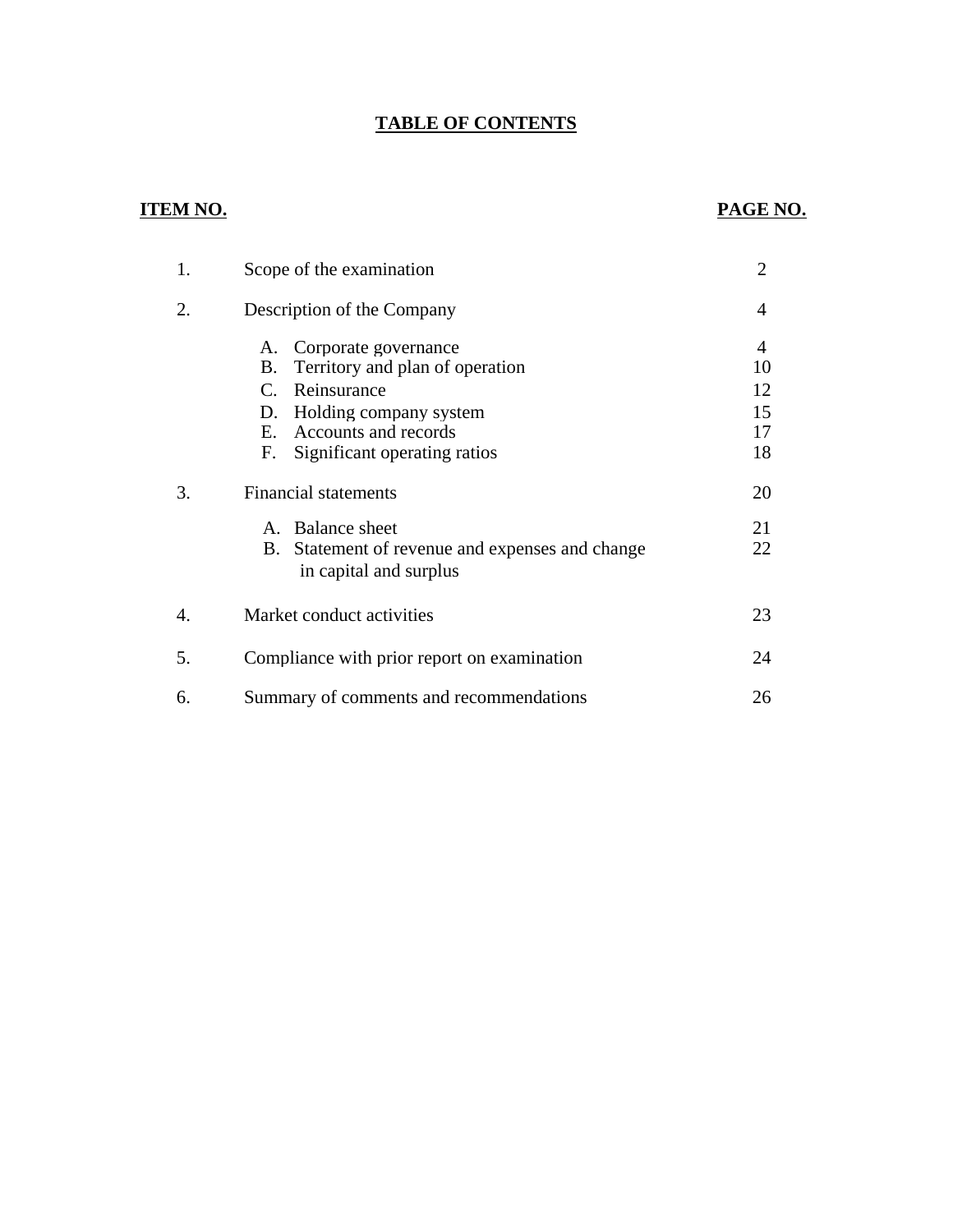

Andrew M. Cuomo **Anthony 1. Albanese** Anthony J. Albanese Governor **Acting Superintendent Contains a Superintendent Acting Superintendent** 

November 10, 2015

Honorable Anthony J. Albanese Acting Superintendent of Financial Services Albany, New York 12257

Sir:

Pursuant to the requirements of the New York Insurance Law and acting in accordance with the instructions contained in Appointment Number 30962, dated February 26, 2013, attached hereto, I have made an examination into the condition and affairs of Humana Insurance Company of New York, an accident and health insurer licensed pursuant to Article 42 of the New York Insurance Law, as of December 31, 2012, and submit the following report thereon.

The examination was conducted at the main administrative office of Humana Insurance Company of New York located at 500 West Main Street, Louisville, Kentucky.

Wherever the designations "HICNY" or the "Company" appear herein, without qualification, they should be understood to indicate Humana Insurance Company of New York.

Wherever the designations "Humana" or the "Parent" appear herein, without qualification, they should be understood to indicate Humana Inc., the parent of Humana Insurance Company of New York.

#### **ONE STATE STREET, NY, NY [10004-1511/WWW.DFS.NY.GOV](https://10004-1511/WWW.DFS.NY.GOV)**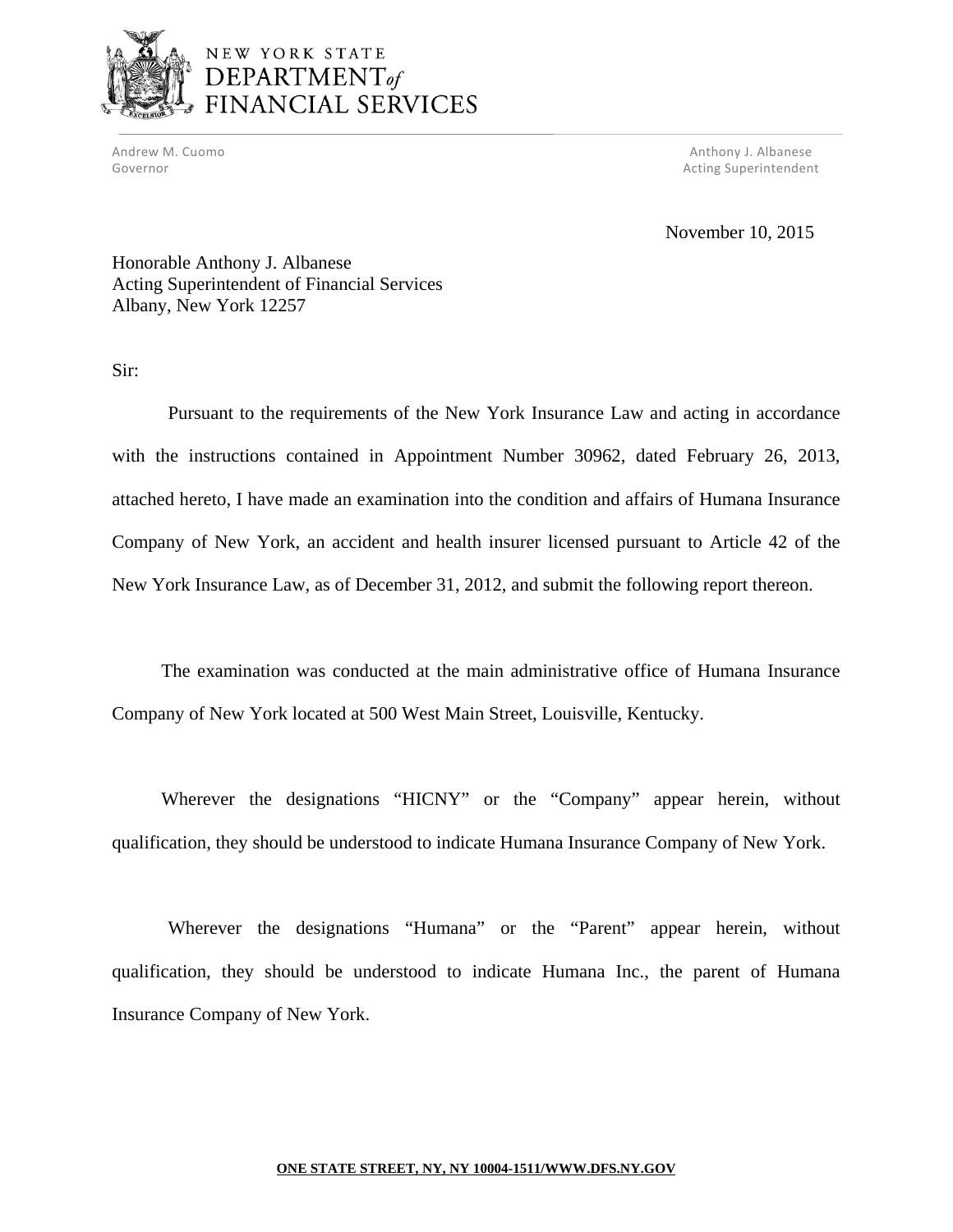Wherever the designation the "Department" appears herein, without qualification, it should be understood to indicate the New York State Department of Financial Services.

#### 1. **SCOPE OF THE EXAMINATION**

The previous examination of the Company was conducted as of December 31, 2009. This examination of the Company was a combined (financial and market conduct) examination and covered the period from January 1, 2010 through December 31, 2012. The financial component of the examination was conducted as a financial examination, as defined in the National Association of Insurance Commissioners' ("NAIC") *Financial Condition Examiners Handbook, 2013 Edition* (the "Handbook"). The examination was conducted observing the guidelines and procedures in the Handbook, and where deemed appropriate by the examiners, transactions occurring subsequent to December 31, 2012 were also reviewed.

The financial portion of the examination was conducted using a risk-focused approach, in accordance with the provisions of the Handbook, which provides guidance for the establishment of an examination plan based on the examiner's assessment of risk in the Company's operations and utilizes that evaluation in formulating the nature and extent of the examination. The examiner planned and performed the examination to evaluate the Company's current financial condition, as well as identify prospective risks that may threaten the future solvency of HICNY.

The examiner identified key processes, assessed the risks within those processes and assessed the internal control systems and procedures used to mitigate those risks. The examination also included an assessment of the principles used and significant estimates made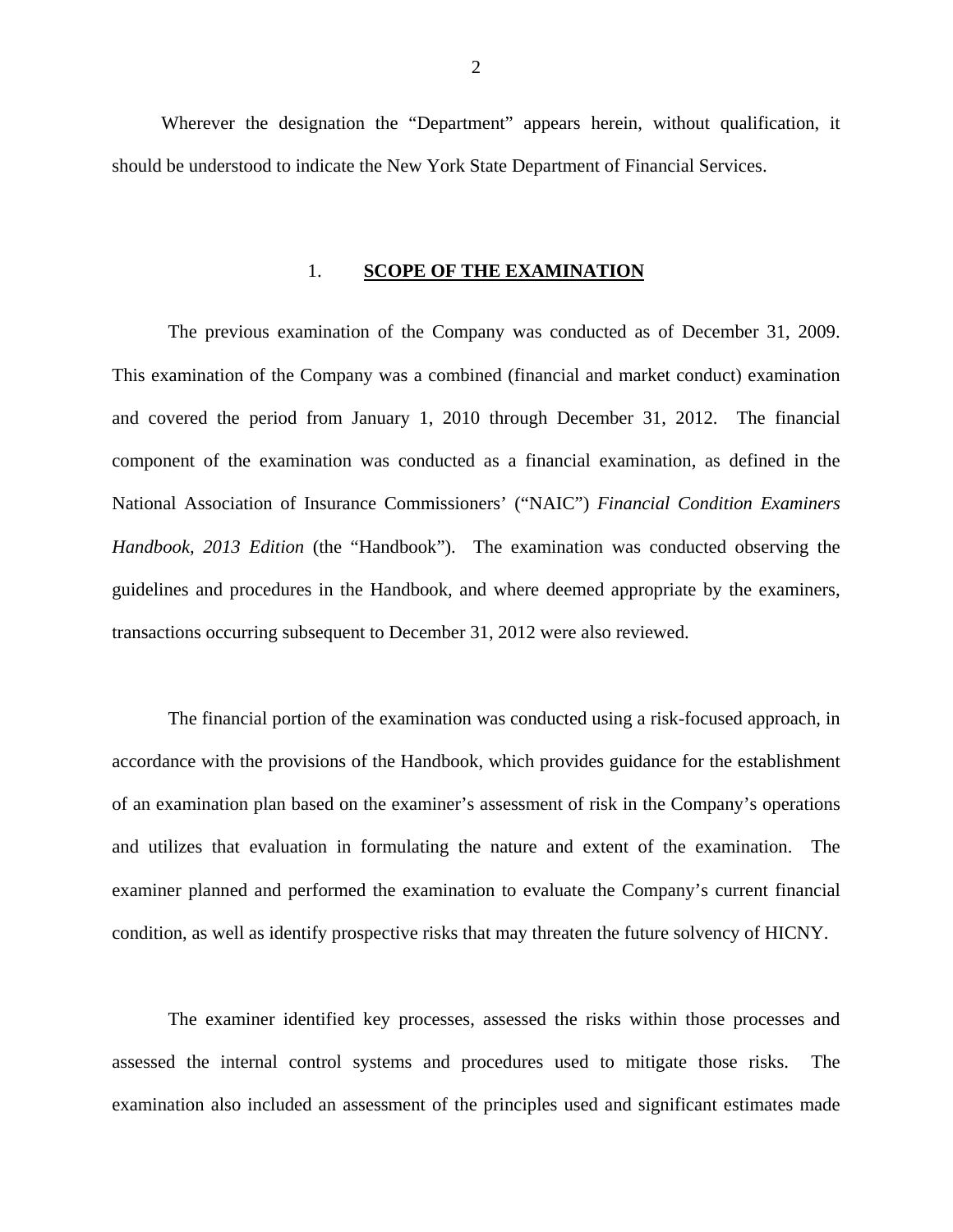by management, an evaluation of the overall financial statement presentation, and determined management's compliance with the Department's statutes and guidelines, Statutory Accounting Principles, as adopted by the Department, and NAIC annual statement instructions.

Information concerning the Company's organizational structure, business approach and control environment were utilized to develop the examination plan and procedures. The examination evaluated the Company's risks and management activities in accordance with the NAIC's nine branded risk categories.

These categories are as follows:

- Pricing/Underwriting
- Reserving
- Operational
- **Strategic**
- Credit
- **Market**
- Liquidity
- Legal
- Reputational

The Company was audited annually, for the years 2010 through 2012, by the accounting firm of PricewaterhouseCoopers LLP ("PwC"). HICNY received an unqualified opinion in each of those years. Certain audit work papers of PwC were reviewed and relied upon in conjunction with this examination.

This report on examination is confined to financial statements and comments on those matters which involve departures from laws, regulations or rules, or which require explanation or description.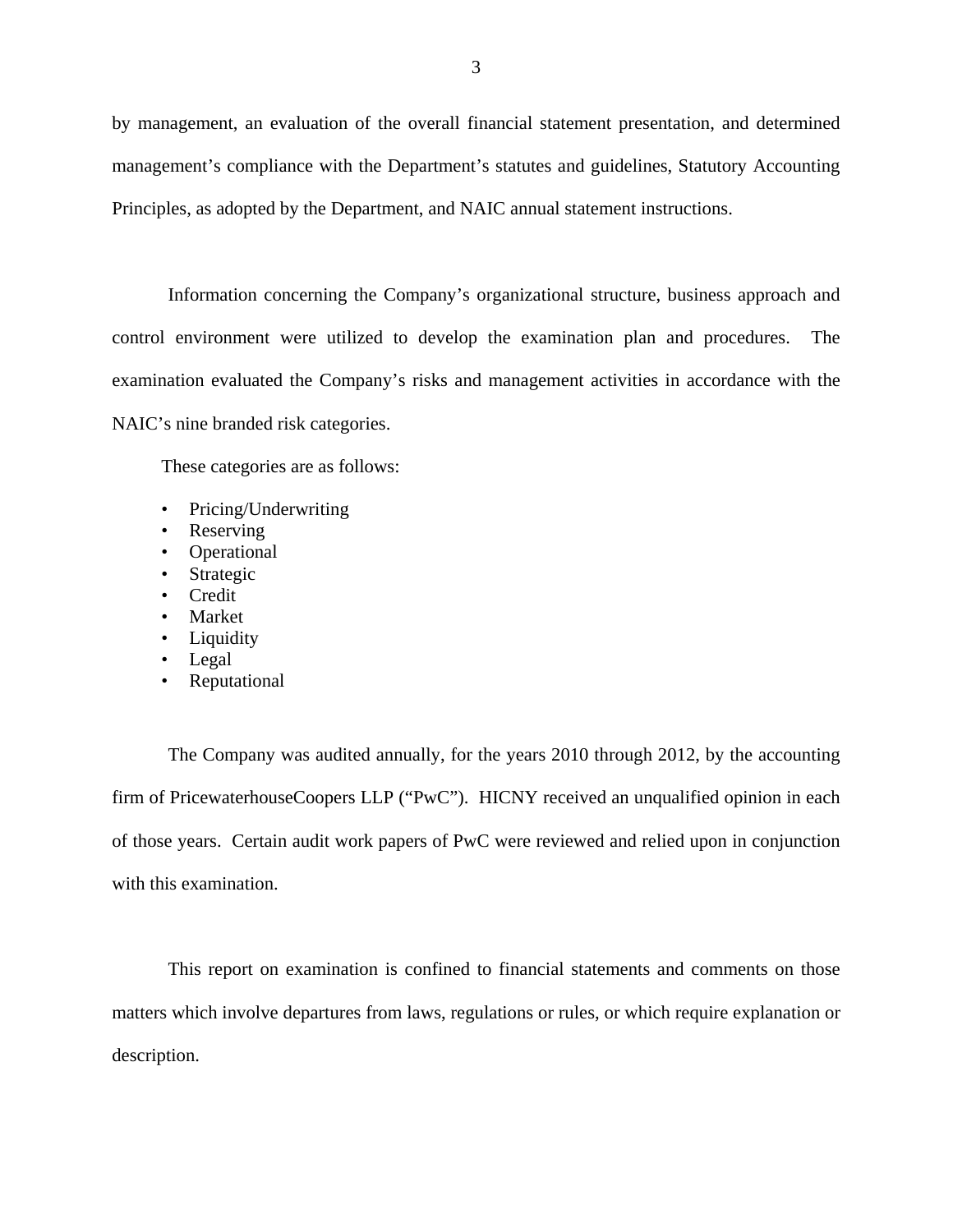#### **2. DESCRIPTION OF THE COMPANY**

<span id="page-5-0"></span>HICNY is a wholly-owned subsidiary of Humana Inc. HICNY was incorporated in the State of New York on May 20, 2005. The Company is a for-profit accident and health insurance company which commenced writing business on August 17, 2006. HICNY offers coordinated medical and prescription drug coverage to Medicare-eligible individuals under Medicare Advantage, Medicare Advantage Plus and Medicare Prescription Drug Part D contracts with the Centers for Medicare and Medicaid Services ("CMS"). In addition, HICNY writes supplemental Medicare and stand-alone commercial dental and vision coverage.

## A. Corporate Governance

In accordance with the Company's charter and by-laws, management of HICNY during the examination period was vested in a Board of Directors ("Board") consisting of not less than thirteen (13) and no more than twenty-five (25) members. The following thirteen (13) members comprised HICNY's Board as of December 31, 2012:

| Name and Residence     | <b>Principal Business Affiliation</b>            |
|------------------------|--------------------------------------------------|
| George G. Bauernfeind  | Vice President,                                  |
| Goshen, Kentucky       | Humana Inc.                                      |
| Elizabeth D. Bierbower | President, Employer Group Segment,               |
| New Albany, Ohio       | Humana Inc.                                      |
| James H. Bloem         | Senior Vice-President & Chief Financial Officer, |
| Louisville, Kentucky   | Humana Insurance Company of New York             |
| Bruce D. Broussard     | President and Chief Executive Officer,           |
| Louisville, Kentucky   | Humana Insurance Company of New York             |
| John G. Catron         | Chief Compliance Officer,                        |
| Louisville, Kentucky   | Humana Insurance Company of New York             |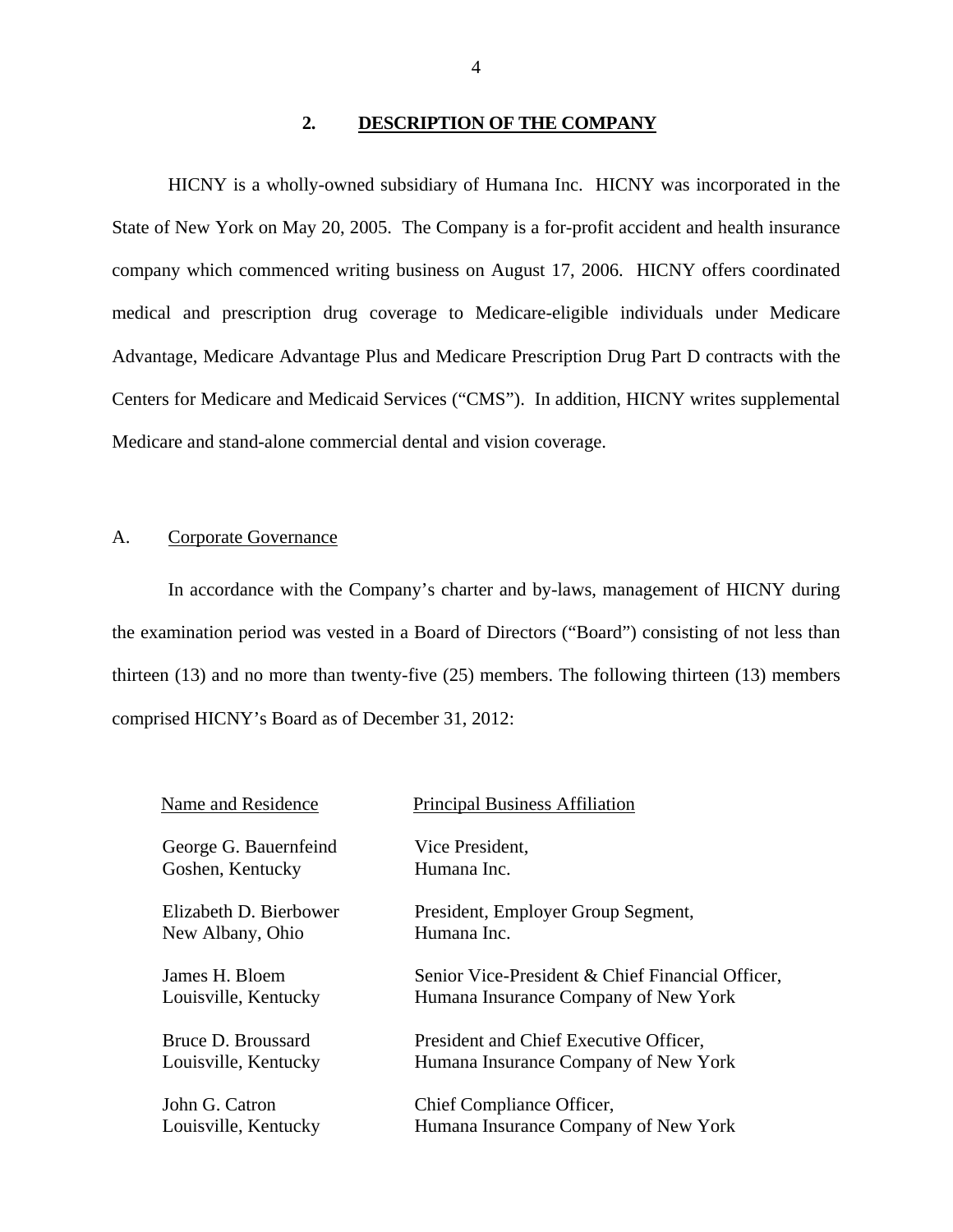| Name and Residence        | <b>Principal Business Affiliation</b>                 |
|---------------------------|-------------------------------------------------------|
| Paul B. Kusserow          | Chief Strategy and Corporate Development Officer,     |
| Louisville, Kentucky      | Humana Inc.                                           |
| Paul A. Leo               | Northeast Sales Manager,                              |
| Albany, New York          | Humana Inc.                                           |
| Thomas J. Liston          | President, Retail Segment,                            |
| Prospect, Kentucky        | Humana Inc.                                           |
| Heidi S. Margulis         | Senior Vice-President, Public Affairs,                |
| Louisville, Kentucky      | Humana Inc.                                           |
| Steven E. McCulley        | Controller and Principal Accounting Officer,          |
| Louisville, Kentucky      | Humana Inc.                                           |
| James E. Murray           | Executive Vice-President and Chief Operating Officer, |
| Louisville, Kentucky      | Humana Inc.                                           |
| Bruce D. Perkins          | President, Health and Well-Being Services Segment,    |
| Prospect, Kentucky        | Humana Inc.                                           |
| Barbara J. Wagner         | Retail Division Strategic Alliances Sales Executive,  |
| <b>Altamont, New York</b> | Humana Inc.                                           |

Article III, Section 4, of the Company's by-laws states in part the following:

"A regular meeting of the Board of Directors shall be held without other notice than this Bylaw {sic}, immediately after, and at the same place, as the annual meeting of shareholders..."

The examiner's review of the Company's minutes of the Board of Directors' meetings held during the examination period revealed that the Board failed to comply with its by-laws when it only held a regular meeting in 2010, and failing to meet in 2011 and 2012.

It is recommended that HICNY's Board of Directors comply with Article III, Section 4 of the Company's by-laws by ensuring that the Board holds its regular meeting every year, on the same date of the annual meeting of the Company's shareholders.

5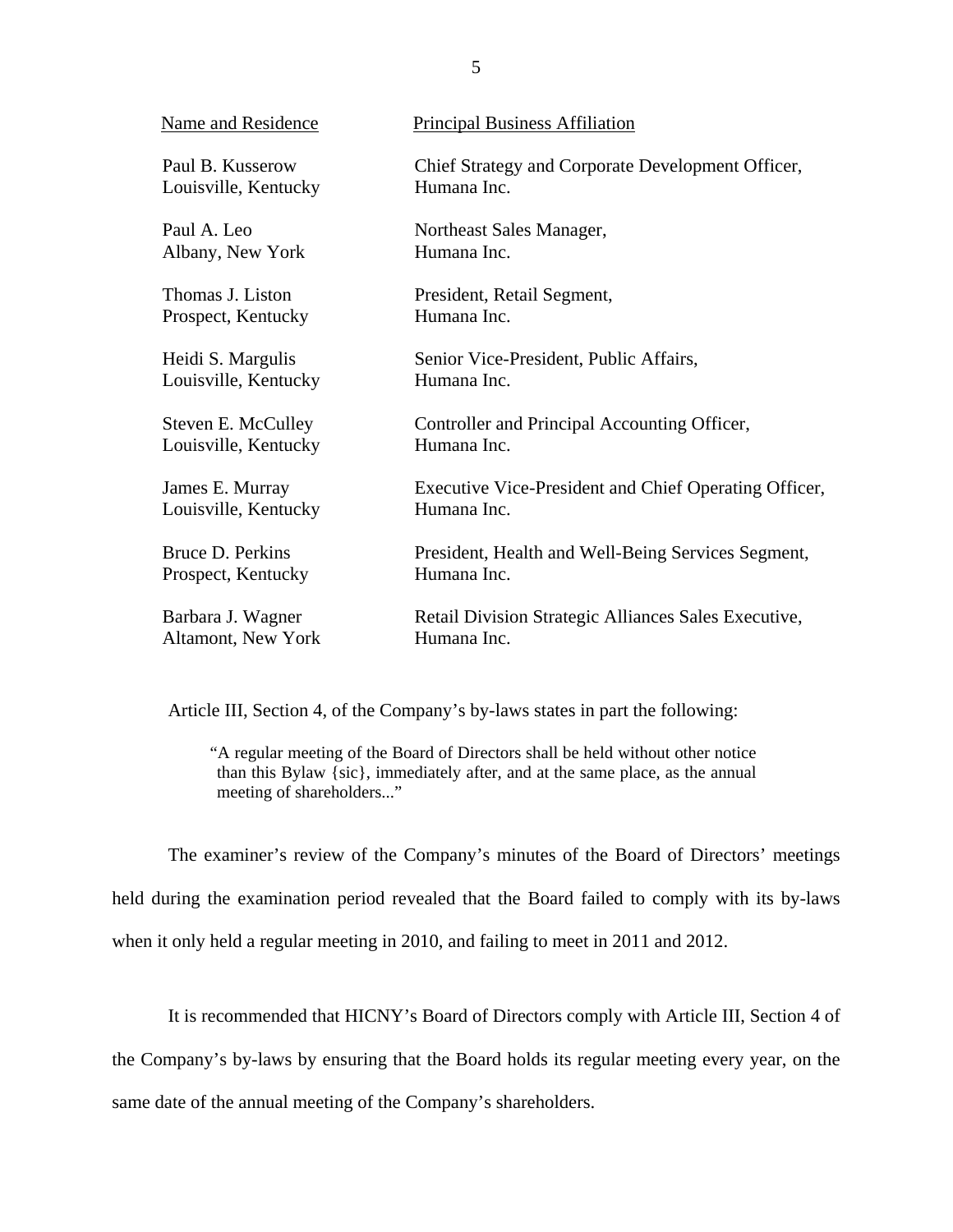In addition, it is the Department's position that the Board maintains greater involvement with the Company's business affairs, by holding board meetings on at least a quarterly basis during each calendar year.

It is recommended that HICNY's Board of Directors hold meetings on at least a quarterly basis during each calendar year.

A similar recommendation was made in the prior report on examination.

Article III, Section 4, of the Company's by-Laws states in part the following:

"…whenever the laws of the State of New York authorize or permit directors to act other than at a meeting, including but not limited to acting through unanimous written consents, then such actions shall be as effective as if taken by the directors at a meeting; provided, however, that use of unanimous written consents by the Board shall be limited to occasions when time is of the essence and shall not in any case be used in lieu of a regularly scheduled meeting."

As noted above, except for the annual meeting held by the Company's Board in 2010, the activities of HICNY's Board during the examination period were limited to the directors' use of unanimous written consents in lieu of Board meetings. As noted in the by-laws, this alternative to a meeting should be limited to occasional use and shall not in any case be used in lieu of a regularly scheduled meeting.

It is recommended that HICNY's Board of Directors comply with the Company's bylaws by limiting the Board's use of unanimous written consents to only those occasions when time is of the essence. The Board should refrain from its standard practice of utilizing unanimous written consents in lieu of regularly scheduled meetings.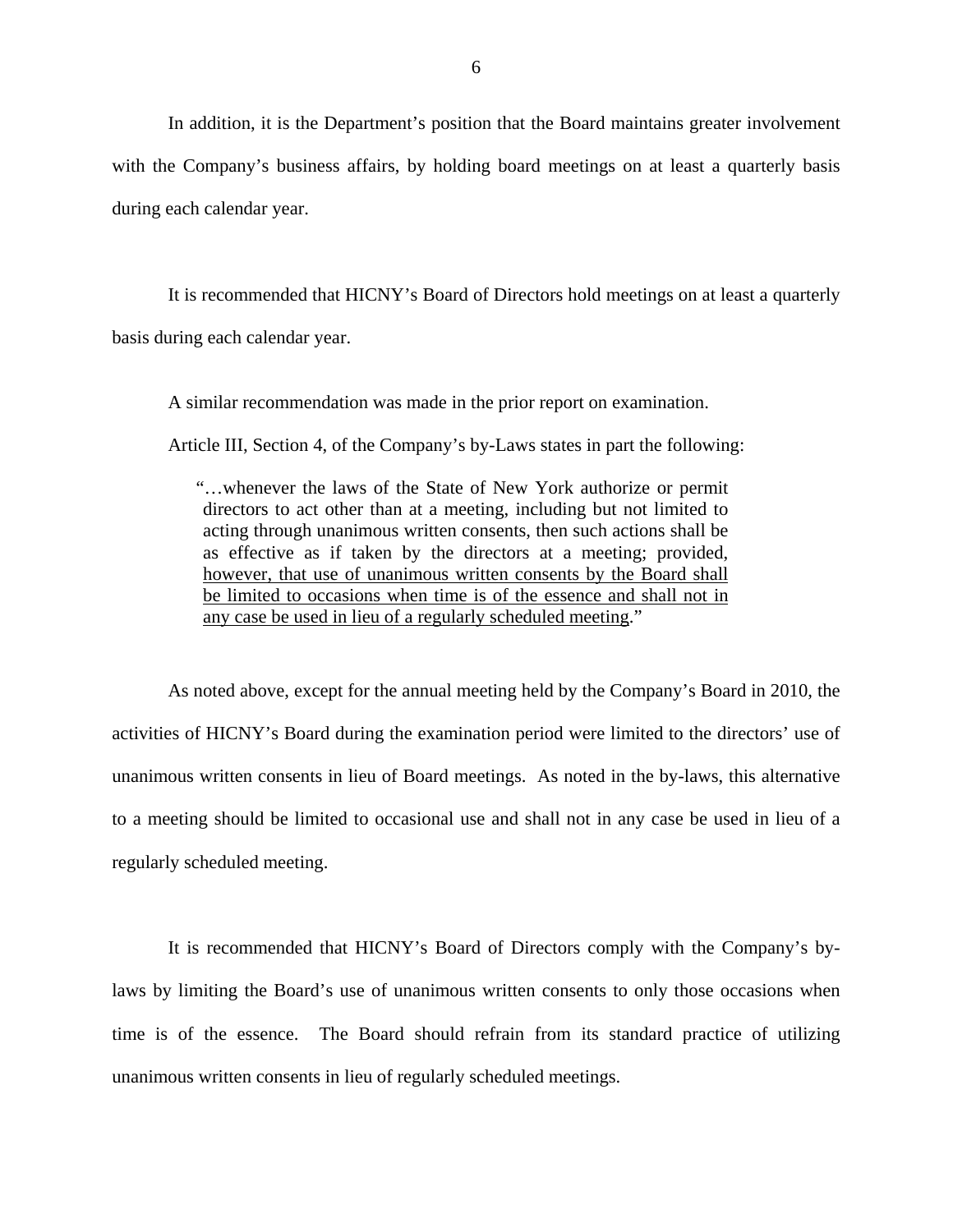A similar recommendation was made in the prior report on examination.

As of December 31, 2012, the principal officers of the Company were as follows:

| Name               | Title                                            |
|--------------------|--------------------------------------------------|
| Bruce D. Broussard | President & Chief Executive Officer              |
| James H. Bloem     | Senior Vice-President & Chief Financial Officer  |
| Brian P. LeClaire  | Sr. VP and Chief Service and Information Officer |
| Roy Goldman Ph.D   | Vice-President & Chief Actuary                   |
| Joan O. Lenahan    | Vice President & Corporate Secretary             |
|                    |                                                  |

Humana Inc. ("Humana") has an established corporate governance structure which is led by Humana's Board of Directors and its senior executive officers, where appointed by the Board to manage the day-to-day affairs of Humana Inc. and its subsidiaries and affiliates, including the Company.

Exhibit M of the Handbook (Understanding the Corporate Governance Structure) was utilized by the examiner as guidance for assessing the Company's Corporate Governance.

## Enterprise Risk Management / Internal Audit Functions

Following are summaries of the Company's Enterprise Risk Management and Internal Audit functions, both of which are provided by Humana Inc., a publicly traded company that is subject to the Sarbanes-Oxley Act of 2002. Thus, unless otherwise noted, references to the aforementioned functions provided by Humana Inc. also apply to the Company.

## i. Enterprise Risk Management ("ERM")

The Company has an established Enterprise Risk Management ("ERM") framework for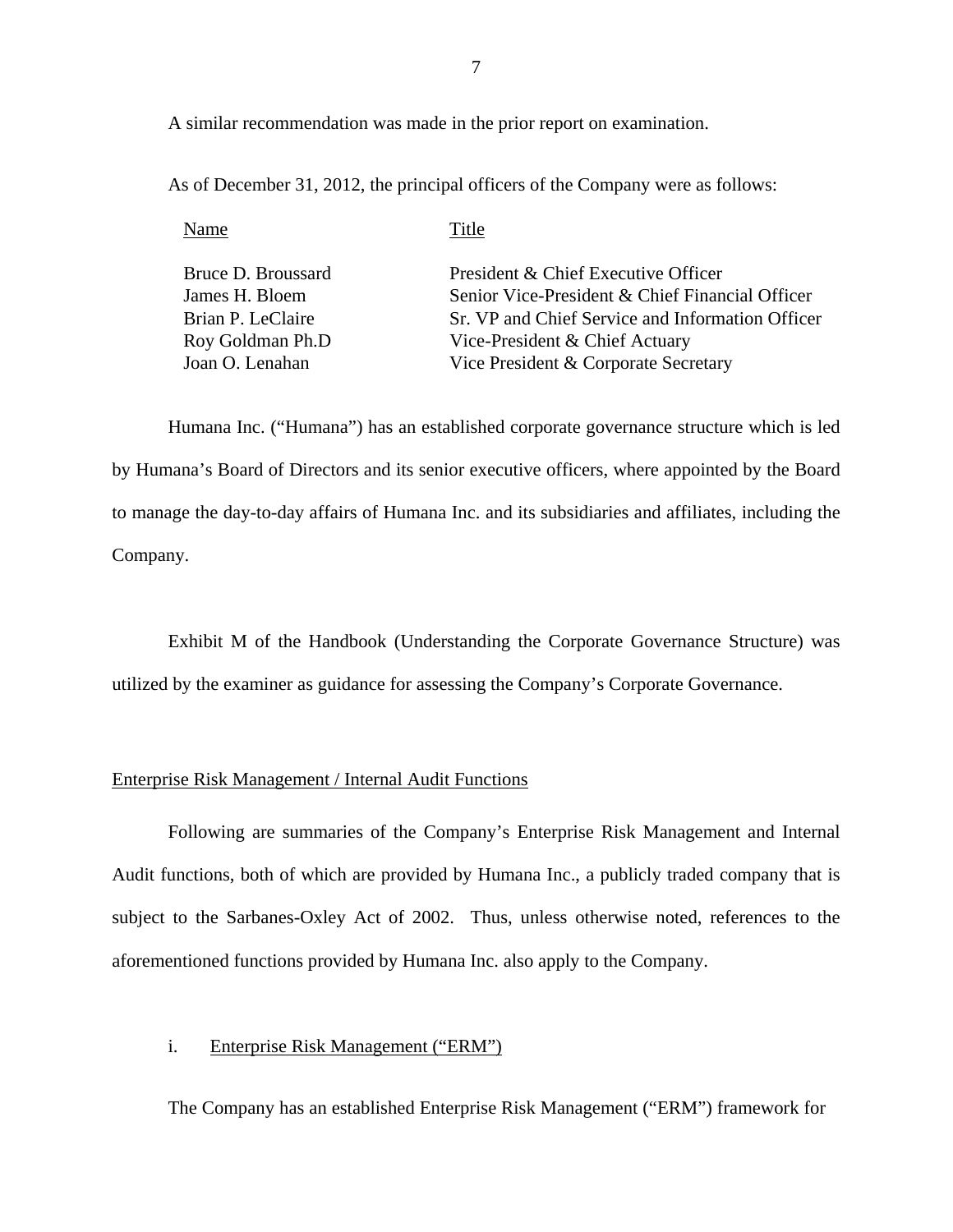proactively identifying, addressing and mitigating risks, including prospective business risks. Humana's risk framework, consistent with the Committee of Sponsoring Organizations ("COSO") ERM Framework, aligns all potential risks impacting the organization into four (4) risk categories consisting of (1) strategic, (2) operational, (3) financial reporting and disclosure, and (4) compliance. In addition, risks identified within each of the aforementioned risk categories are broken down further into planning and execution risks.

Humana Inc.'s ERM program is administered by its Enterprise Risk Management Committee ("Risk Committee") which includes Humana Inc.'s President/Chief Executive Officer ("CEO") and CEO's other direct reports, consisting of the Controller, Chief Compliance Officer and Chief Actuary. The Risk Committee maintains a list of top enterpriselevel risks, which are reviewed collectively by the Risk Committee and the Audit Committee ("AC") of Humana Inc.'s Board of Directors on a regular basis. Periodic structured risk workshops between Humana's functional and segment management leaders are held to synchronize risk tolerance and identify the most significant risks to their business unit/segment.

The Board's AC provides both oversight of Humana's ERM program and assistance to management relative to Humana's risk assessment and risk management policies.

Humana Inc.'s ERM program has an effective approach to identifying and mitigating risks across the organization, including prospective business risks. Humana Inc. deals proactively with its areas of risk, and its management is knowledgeable about risk mitigation strategies. Through risk discussions and other measures, Humana Inc.'s management reviews significant issues and reacts to changes in the environment with a sense of commitment to address risk factors and manage the business accordingly. Humana Inc.'s overall risk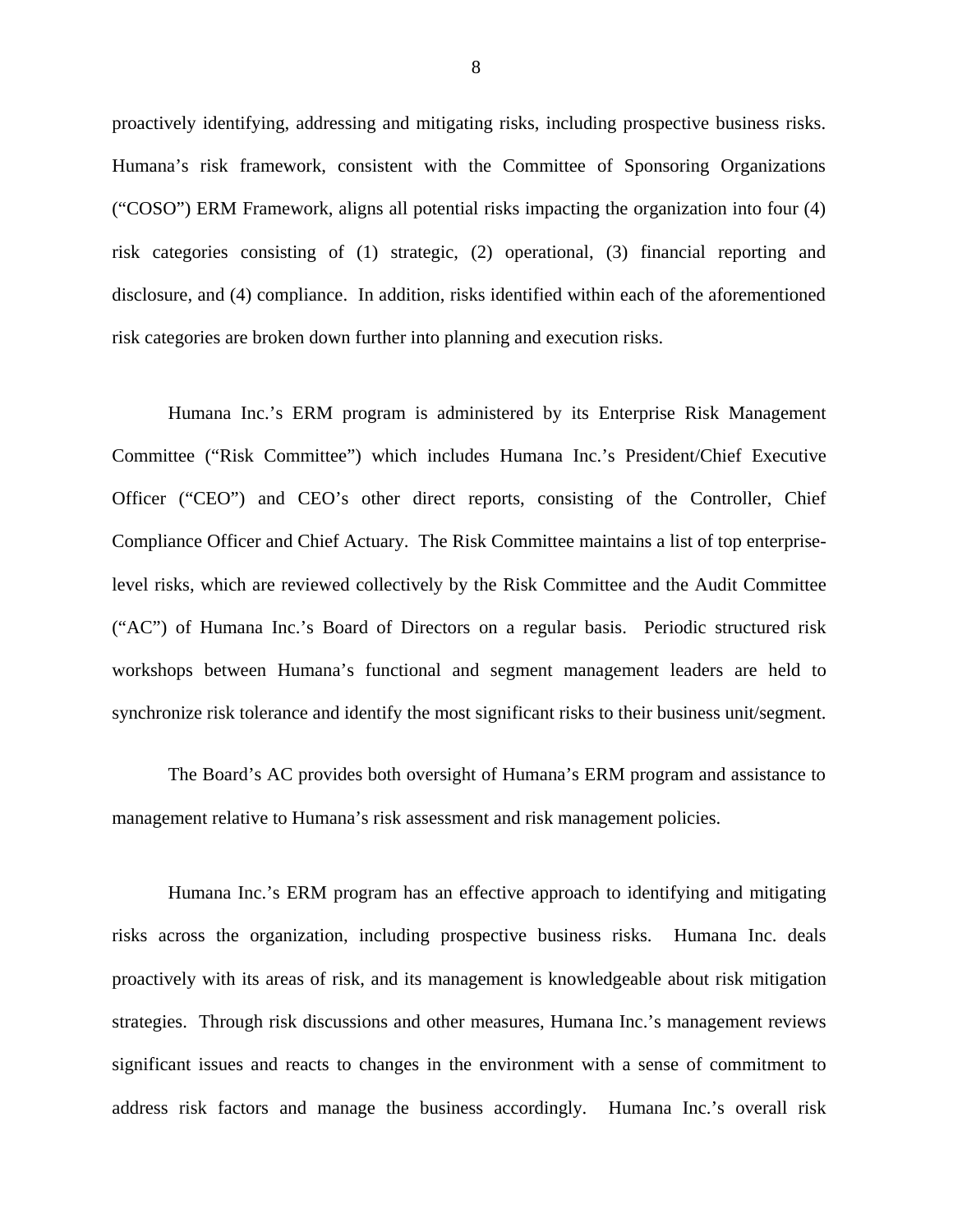management process takes a proactive approach to identifying, tracking, and dealing with significant current and emerging risk factors.

#### ii. Internal Audit Department

Humana Inc. has an established Internal Audit Department, which is independent of management and which functions to serve Humana Inc. and its subsidiaries. Humana Inc.'s Internal Audit Department ("IAD") or Internal Audit Consulting Group ("IACG"), which the IAD is known as within Humana's organization, falls under the direct supervision of the Audit Committee as designated by Humana Inc.'s Board of Directors. IACG also reports simultaneously to Humana Inc.'s management on an indirect and dotted line basis. The AC comprises entirely of outside members that are independent of Humana Inc.'s and HICNY's management.

IACG assists all levels of management by reviewing and testing financial and operational controls and processes established by management to ensure compliance with laws, regulations, and Humana Inc.'s policies. The scope of the IACG program is coordinated with Humana Inc.'s independent certified public accountant with the intended purpose to ensure optimal audit coverage and maximum efficiency by Humana.

During the course of this examination, consideration was given to the significance and potential impact of certain IACG work, including the results of the IACG's testing of internal control policies and procedures established by management. The examiner relied upon certain work performed by the IACG, as prescribed by the Handbook.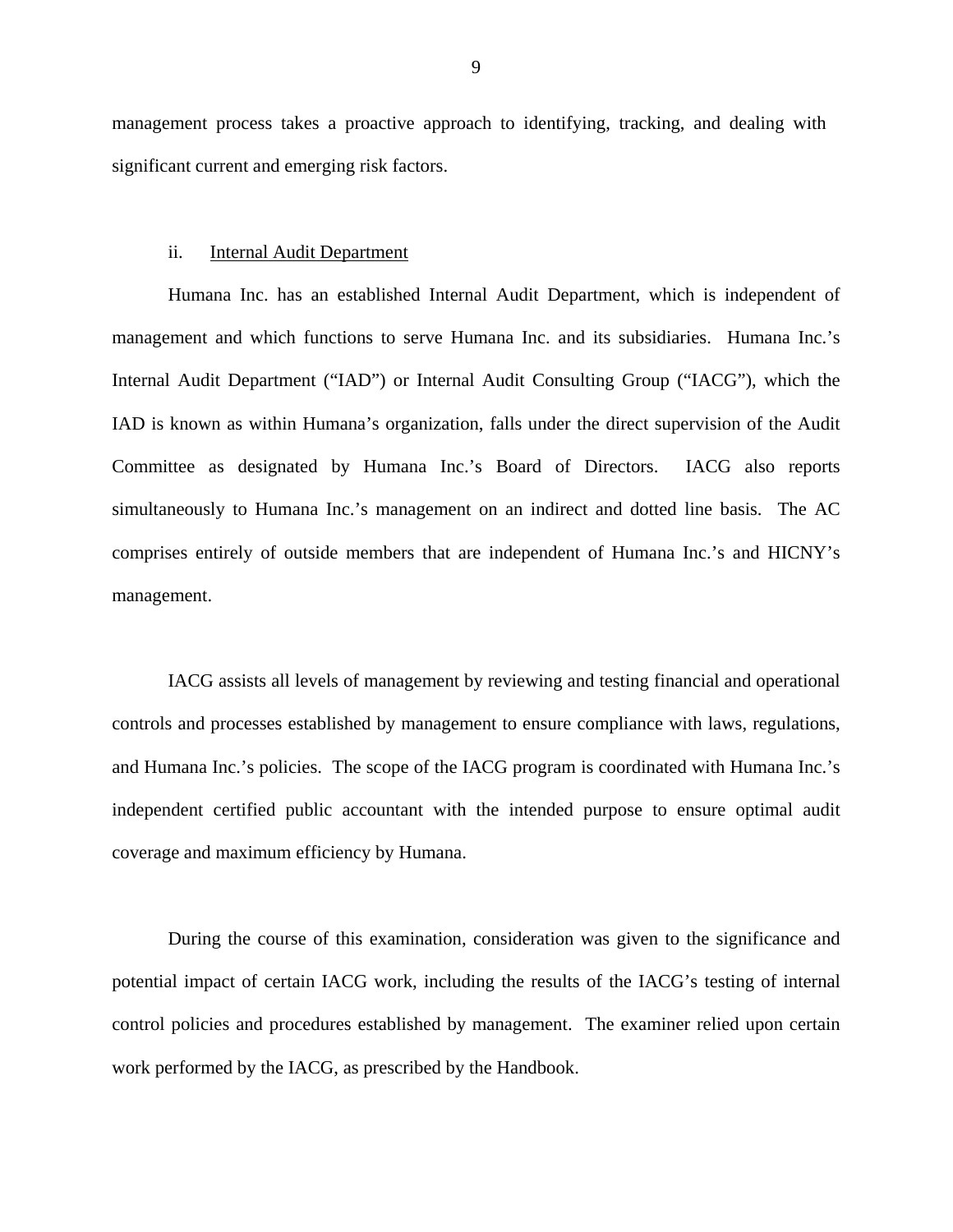<span id="page-11-0"></span>Based on the examiner's use of Humana's IACG's test work, the examiner noted that IACG's testing of the internal controls at the Humana Inc. level revealed the existence of policies and procedures adequately designed to effectively mitigate risks within those key functional areas of the Company selected for review by the examiner.

## B. Territory and Plan of Operation

HICNY is licensed in New York State only.

The Company provides medical, hospital and prescription drug coverage under the Medicare Advantage and Medicare Part D Prescription Drug plans. The Company also offers commercial dental, vision and Medicare Supplemental direct pay contracts.

Under the Company's Medicare Advantage contract with the Centers for Medicare and Medicaid Services ("CMS"), HICNY provides health insurance to eligible members, age 65 and older and to disabled members under the age of 65. Members may select coverage under the Company's HMO, PPO or Private-Fee-For-Service ("PFFS") plans. Enrollees in the Medicare Advantage program receive benefits in excess of traditional Medicare coverage, including: reduced cost sharing, enhanced prescription drug benefits, care coordination, case management, disease management, wellness and prevention programs and reduced monthly Part B premiums (physician care and other services).

HICNY's Medicare Part D Prescription Drug plans are stand-alone plans. They offer both basic coverage with mandated benefits and enhanced coverage with varying degrees of outof-pocket costs (for premiums charge), deductibles and co-insurance amounts.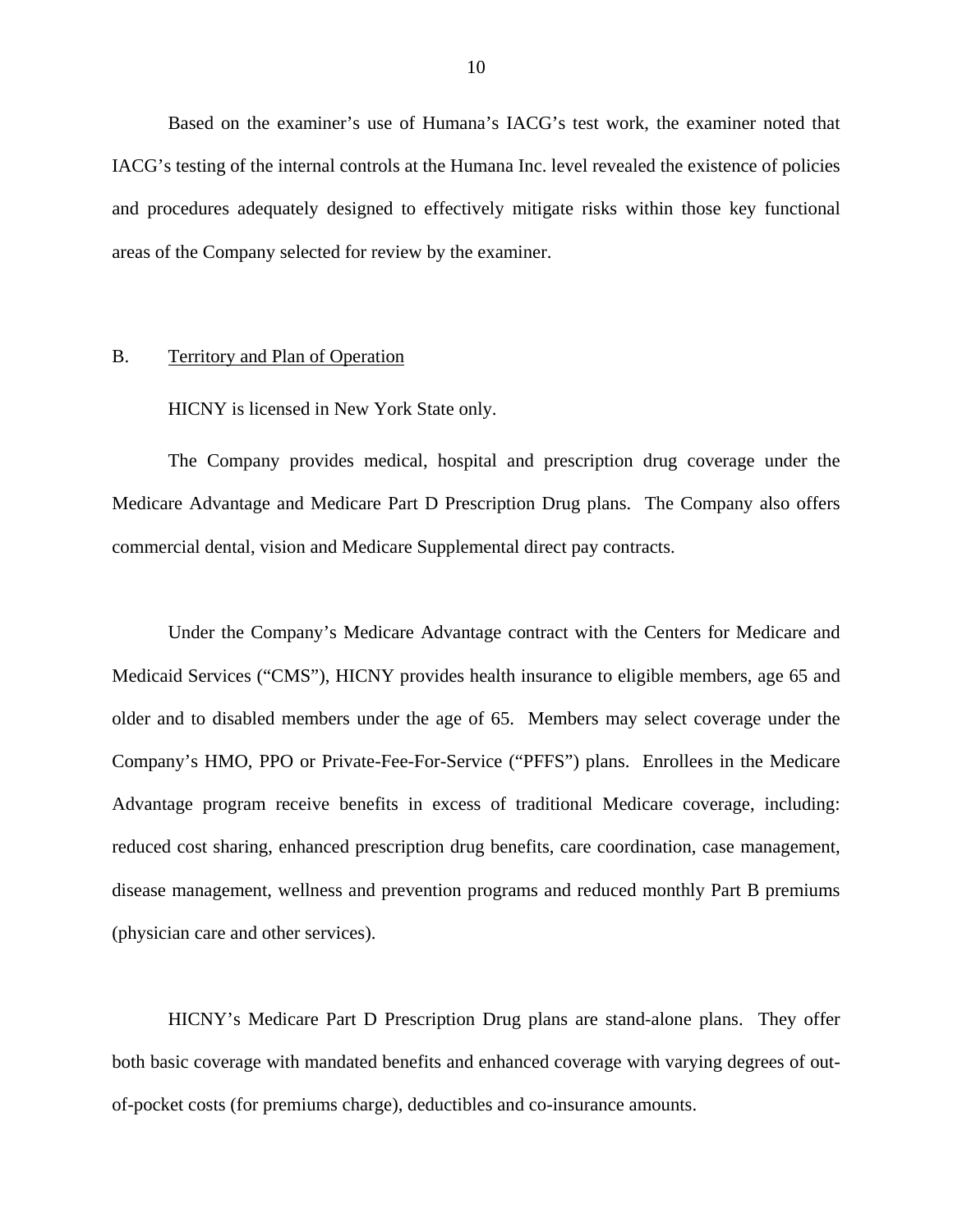The Company's Private Fee-For-Service ("PFFS") plans provide Medicare Advantage benefits with the freedom for the insureds to choose any health care provider that accepts rates equivalent to traditional Medicare payment rates as reimbursement.

Under the Company's Medicare Advantage and Medicare Part D Prescription Drug contracts with CMS, HICNY provides health benefits to its insured members and receives contractual payments from CMS in the form of fixed payment per member per month.

The following summary reflects HICNY's totals for annual net premium income and enrollment for each of the years under examination, 2010 through 2012:

|      | Annual        |            |
|------|---------------|------------|
|      | Premium       | Total      |
| Year | Income        | Enrollment |
| 2010 | \$137,941,889 | 49,853     |
| 2011 | \$133,083,403 | 68,313     |
| 2012 | \$146,836,811 | 79,578     |

For the years 2010 through 2012, the Company reported total premium income in the amount of \$417,862,091, which was comprised of 62% and 37% Medicare Part D Prescription Drugs and Medicare Advantage business, respectively. The remaining 1% comprised Medicare Supplemental and direct payment vision and dental business. The Company's total premium income increased \$8,894,934 or 6.8% during the examination period from \$137,941,889 as of December 31, 2010 to \$146,836,811 as of December 31, 2012. Total enrollment increased by 29,625 enrollees or 59.3% during the examination period.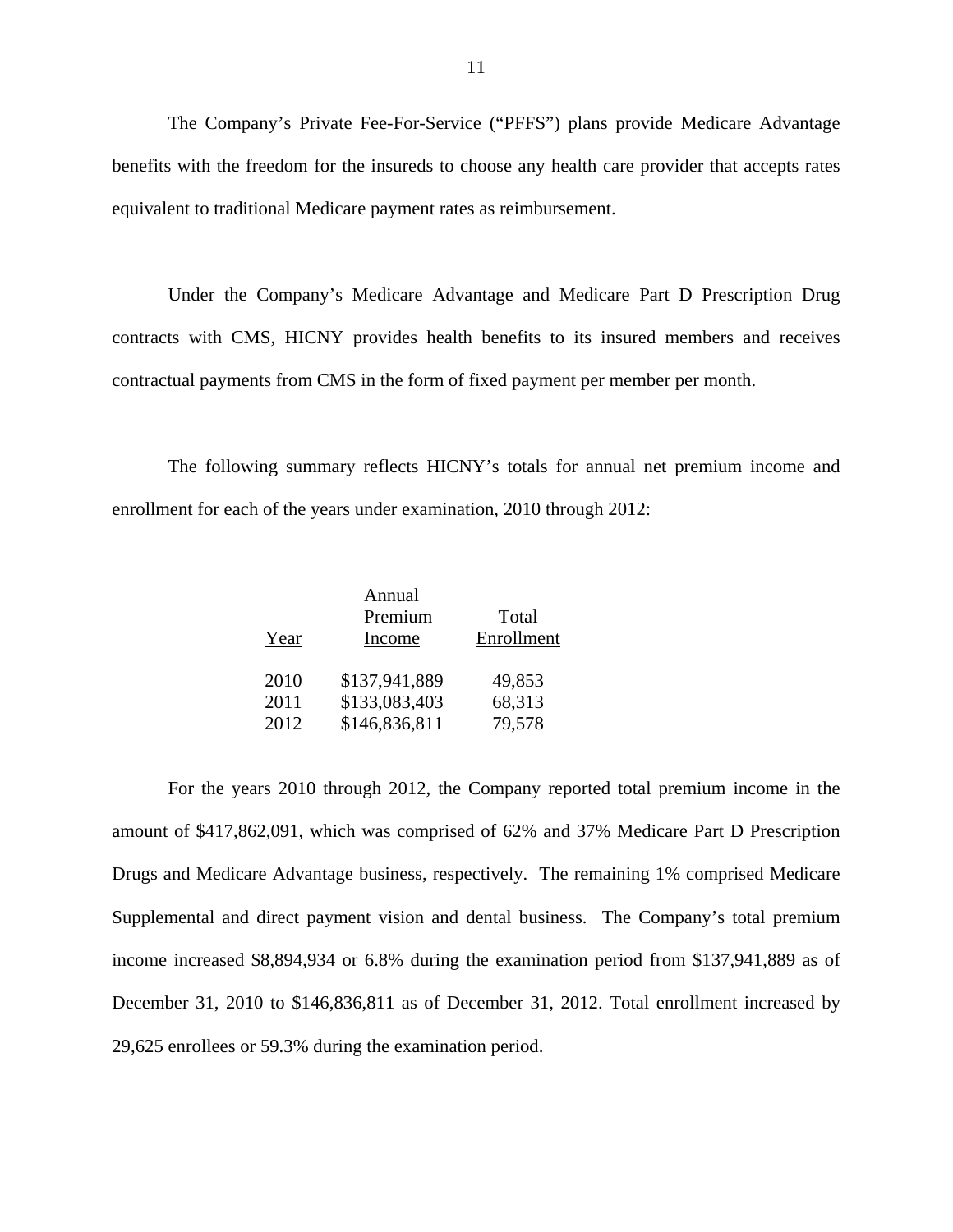The overall increase in premium income was due primarily to growth in HICNY's Medicare Part D Prescription Drug plan enrollment, which was offset by decreases in the Company's Medicare Advantage PPO products.

As noted above, in addition to its major Medicare Part D Prescription Drug and Medicare Advantage lines of business, the Company also wrote the following commercial business during the period under examination:

| Line of Business      | 2010      | 2011          | 2012         | Total       |
|-----------------------|-----------|---------------|--------------|-------------|
| Medicare Supplemental | \$494,333 | \$1,786,699   | \$2,192,751  | \$4,473,773 |
| Dental                | \$94.737  | 49.990<br>SS. | \$122,826    | \$266,553   |
| Vision                | \$25,572  | 8.008<br>-SS  | 8.206<br>-85 | \$ 41.787   |

As of December 31, 2012, the Company reported a total enrollment of 1,656 members within the aforementioned lines of business of which 1,235 were Medicare Supplement enrollees.

HICNY utilizes an external distribution system consisting of agents including a network of independent contracted agents, telesales agents, brokers and strategic distribution partnerships with other private insurers for the sale of its products.

C. Reinsurance

The Company did not assume any reinsurance during the examination period.

During the examination period, the Company maintained a Co-insurance Agreement ("Agreement") with Connecticut General Life Insurance Company ("CIGNA"), a New York licensed insurer, which is domiciled in the State of Connecticut. The Agreement, dated April 15,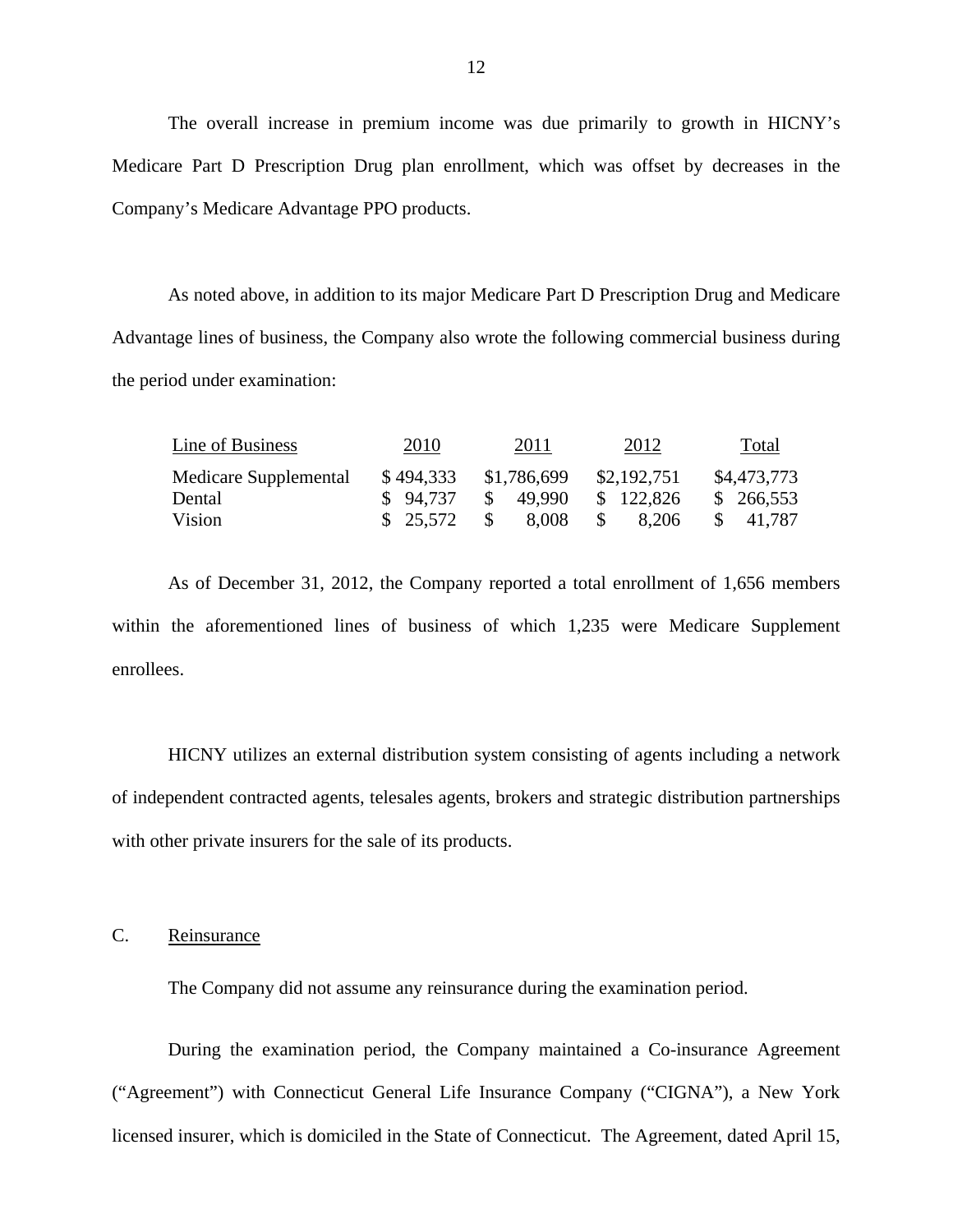2010, provided for CIGNA to maintain a 50% quota share participation in the Company's Medicare Advantage Plan ("MA") business issued to groups under HICNY's "MA Private Fee-For-Service Plan" and Medicare PPO Plan products.

The Agreement was terminated effective on February 29, 2012. However, Article XXIV, Sections 24.1 and 24.4 of the Agreement, contains respective Wind-Down Period and Run-Off Services Post – Termination provisions whereby the Company and CIGNA are required to perform their respective obligations until no further services or reporting is required under the Agreement. Based on the aforementioned provisions, the post termination period of the Agreement is the later of December 31, 2013 or until all the required contractual conditions and obligations are met.

Section 7427(a) of the New York Insurance Law states the following:

"In all cases of mutual debts or mutual credits between the insurer and another person in connection with any action or proceeding under this article, such credits and debts shall be set off and the balance only shall be allowed or paid, except as provided in subsection (b) hereof…"

Article VII and Paragraph 5 of the Co-insurance Agreement, include an offset provision

which states the following:

 recoup any balances or amounts, whether on account of payments of "In addition to any other remedies provided under this Agreement, and subject to the procedures contained in this Article VII, each party shall have, and may exercise at any time and from time to time, the right to offset or Coinsurance Premium, Coinsured liabilities or Coinsurance recoverables or otherwise, due from one party to the other Party under this Agreement which shall be deemed mutual debts or credits, as the case may be."

It was noted that HICNY failed to include in its co-reinsurance agreement with CIGNA,

specific reference to Section 7427(a) of the New York Insurance Law in regard to the right of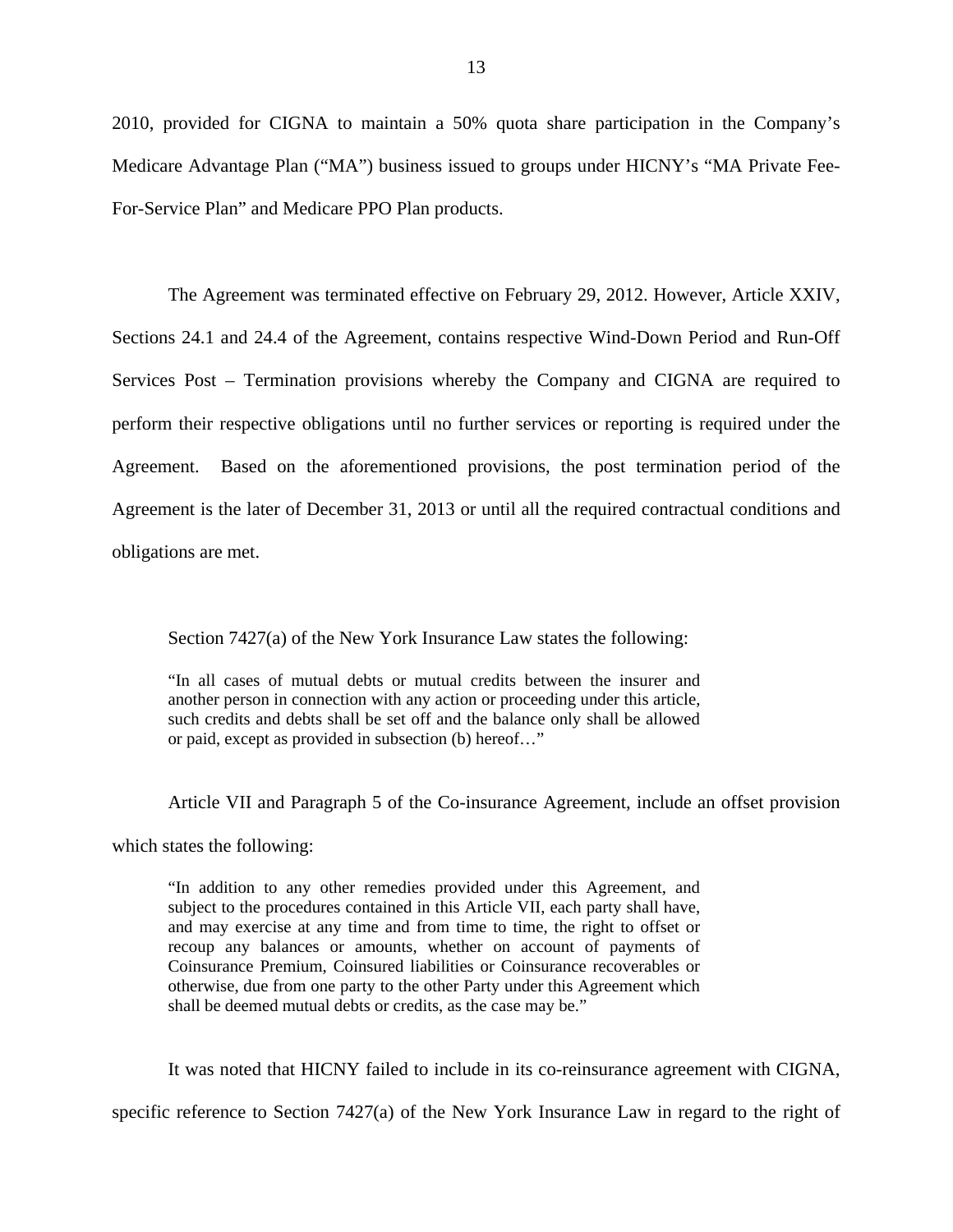offset provision contained within such agreement.

Inasmuch as HICNY's Co-insurance Agreement with CIGNA is no longer in effect, it is recommended that the Company ensure that all its future ceded reinsurance agreements contain a specific reference to Section 7427 of the New York insurance.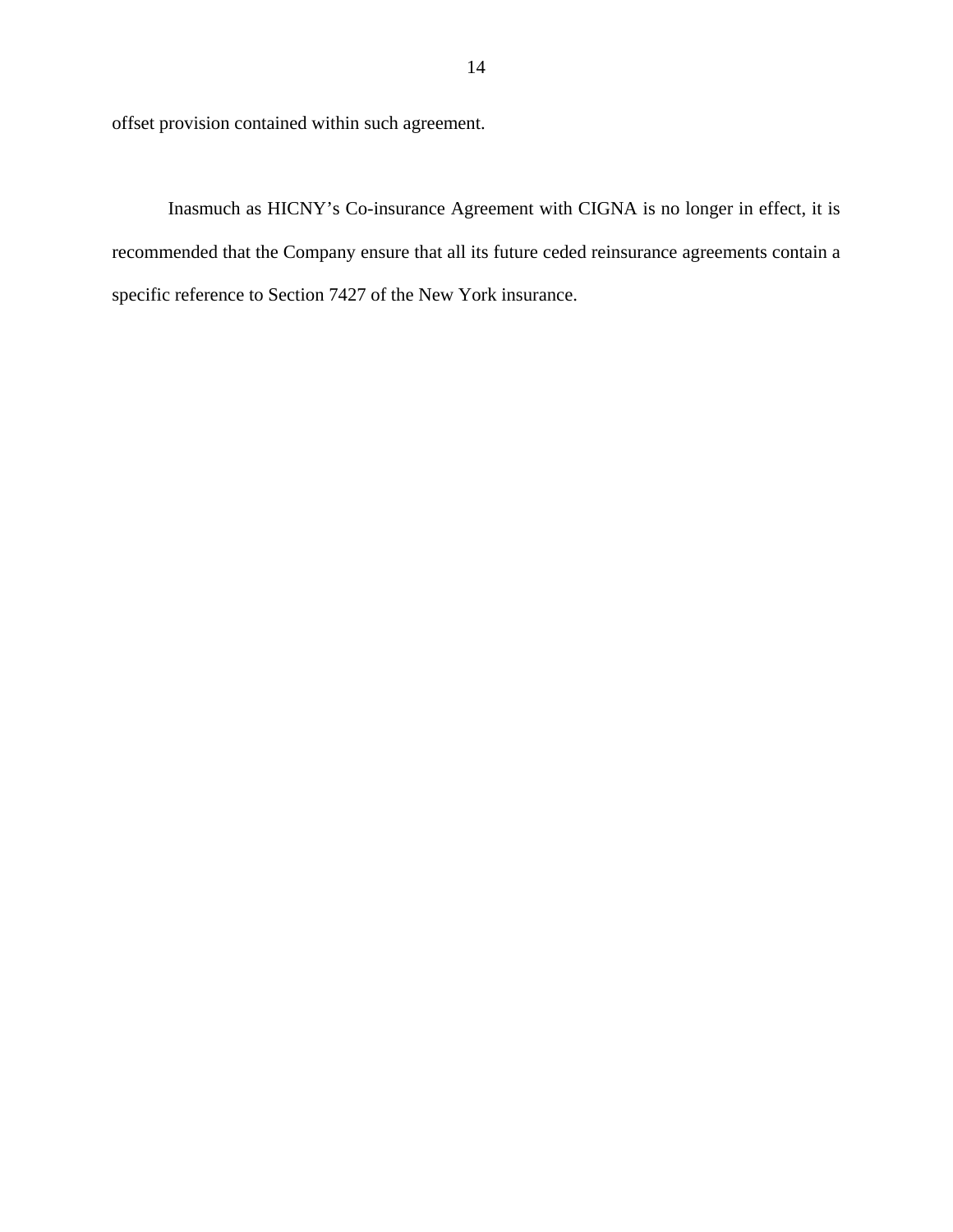## <span id="page-16-0"></span>D. Holding Company System

The following abbreviated chart depicts the Company's holding company system as of December 31, 2012:



The Company maintained the following inter-company agreements with members of its holding company system as of December 31, 2012.

## i. Corporate Service Agreement

The captioned Agreement, initially entered into and effective on November 4, 2004 between HICNY and Humana Inc., was approved initially by the Department on November 3, 2004. The Agreement which was last amended effective January 1, 2011, and thereafter approved by the Department on March 2, 2012, calls for Humana Inc. to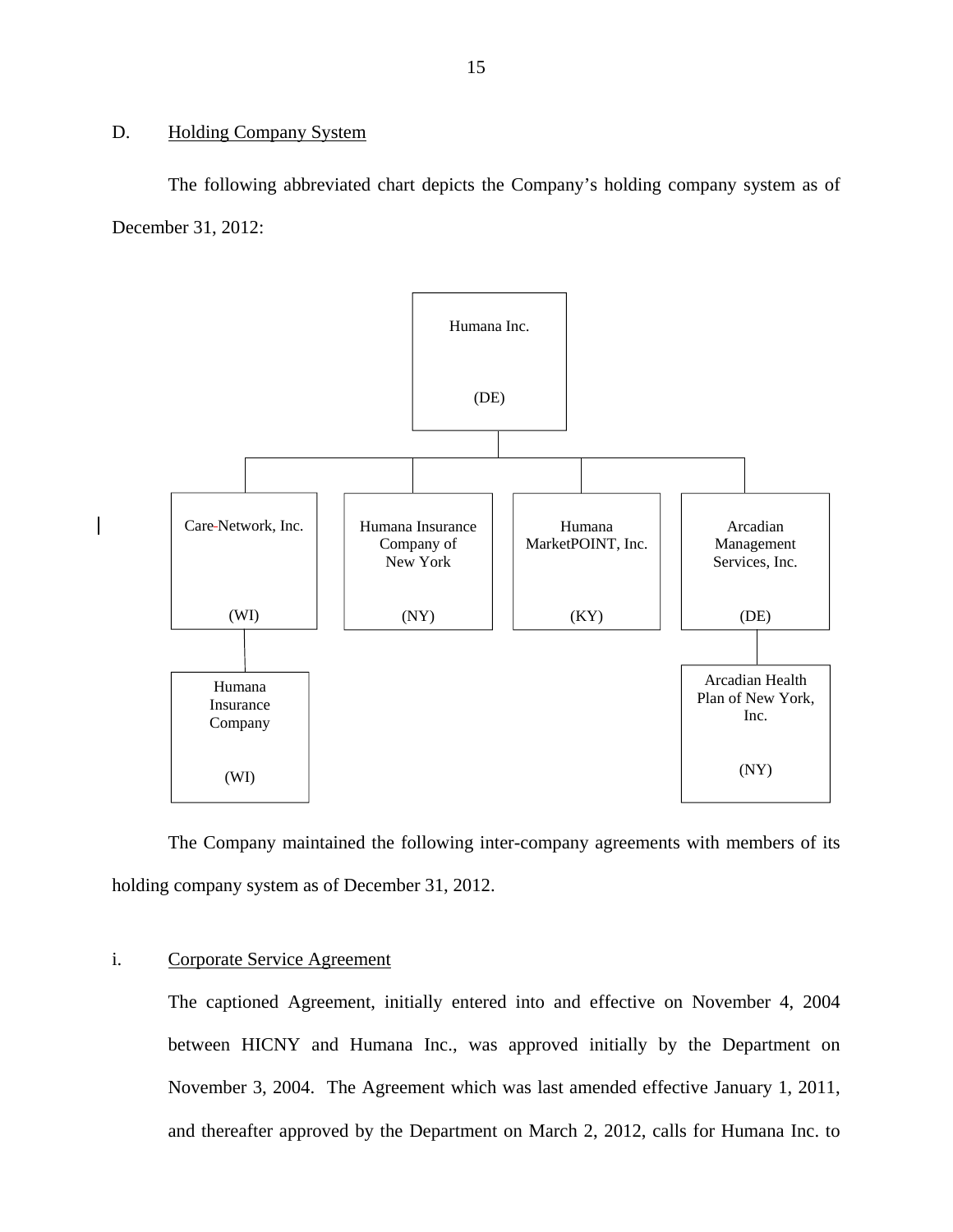provide HICNY with various administrative and managerial services including, but not limited to the following functions: (1) clerical processing of the Company's trade accounts payable, payroll and broker commissions payments; (2) medical and product management; (3) executive management; (4) information systems; (5) financial services; (6) legal services; (7) human resources; (8) employee benefits; (9) insurance; and (10) marketing and advertising services.

## ii. Service Center Agreement

The captioned Agreement, effective initially on June 29, 2006 between HICNY and Humana Insurance Company ("HIC"), was approved by the Department on November 3, 2005. The Agreement which was last amended on January 1, 2011, and thereafter approved by the Department on March 2, 2012, calls for HIC to provide HICNY with the necessary staff, systems and related support to administer the following management functions of HICNY: (1) claims processing; (2) customer service; (3) front end operations; (4) billing and enrollment; (5) utilization review; and (6) other support, including direct cost of employee fringe benefits, payroll taxes and occupancy.

## iii. Medicare Risk Marketing Service

The captioned Agreement, effective originally on June 29, 2006 between HICNY and Humana MarketPOINT, Inc. ("HMP") was approved by the Department on November 3, 2005. The Agreement which was last approved by the Department on March 2, 2012, calls for HMP to provide HICNY with the required sales representatives and management employees, systems, and other related support (i.e., office rent, office supplies, printing, postage, travel and entertainment, etc.) necessary to sell the Company's products.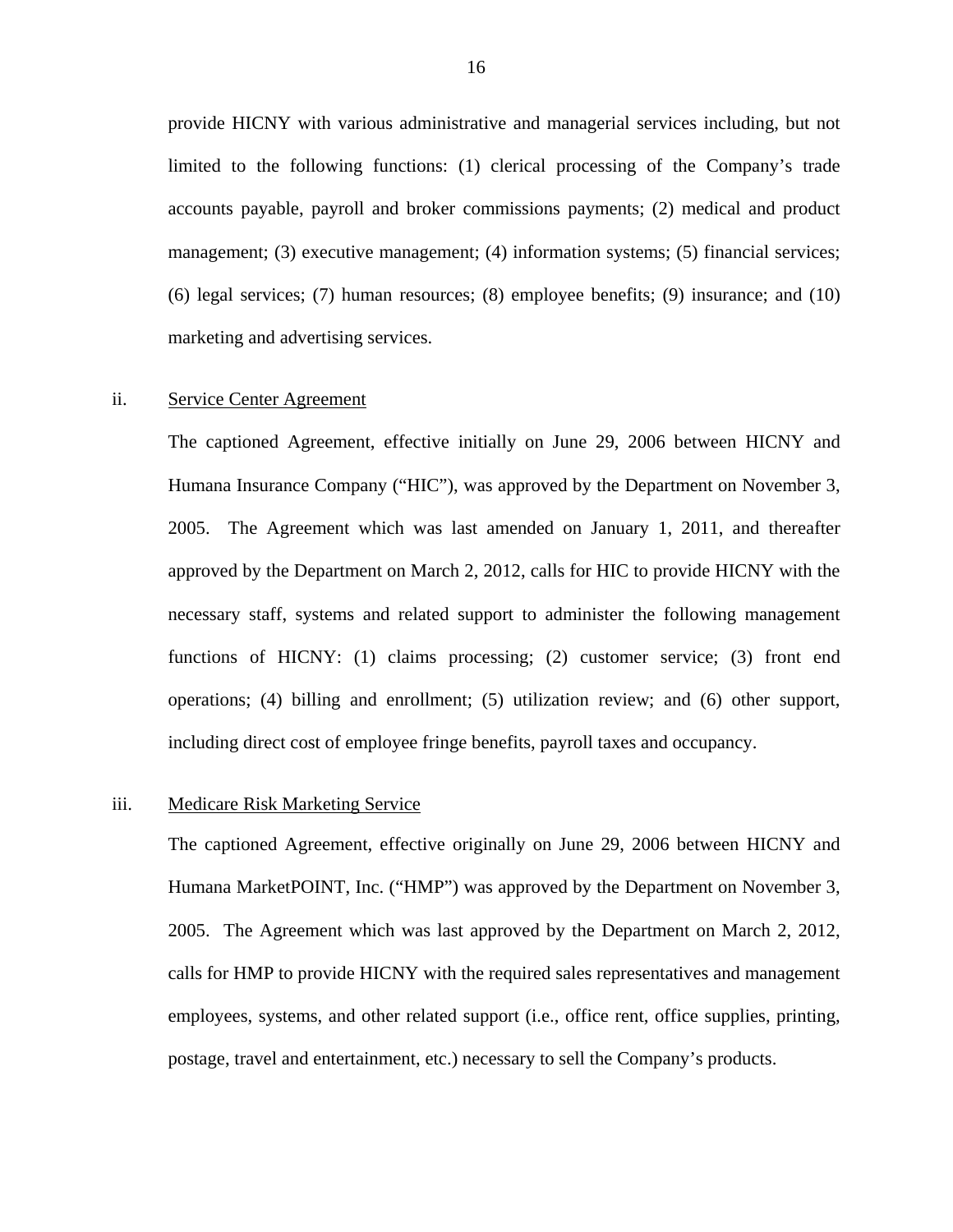## <span id="page-18-0"></span>iv. Tax Allocation Agreement

The captioned Agreement effective initially on November 4, 2005, and approved by the Department on November 3, 2005, provides for HICNY to be a party to Humana Inc.'s group consolidated tax return, along with the Parent and its other holding company system members.

## E. Accounts and Records

During the examination period, the examiner noted the following discrepancies in the Company's premiums by line of business and claims data disclosures reported in HICNY's New York State Department of Financial Services Insurance Division Annual Supplement ("New York Supplement") filings.

- i. The premium amounts reported by the Company for the Medicare Part D and Medicare Other than Part D lines of business for the years 2011 and 2012 did not reconcile to the same corresponding lines of business reported in the "Year-to-Date Statement of Revenue and Expenses by Line of Business – Part 4" and the "Gross Premiums by New York Counties" sections of the New York Supplement filed with the Department.
- ii. The Company's claims count and claims dollar totals were reported incorrectly in the "Health Insurance Payable (Reported and Unreported) – Part 3" section of the Supplement filings for the years 2010 through 2013.

During the examiner's time on-site at the Company, the examiner communicated the above discrepancies to the Company, including a request for the Company to re-file with the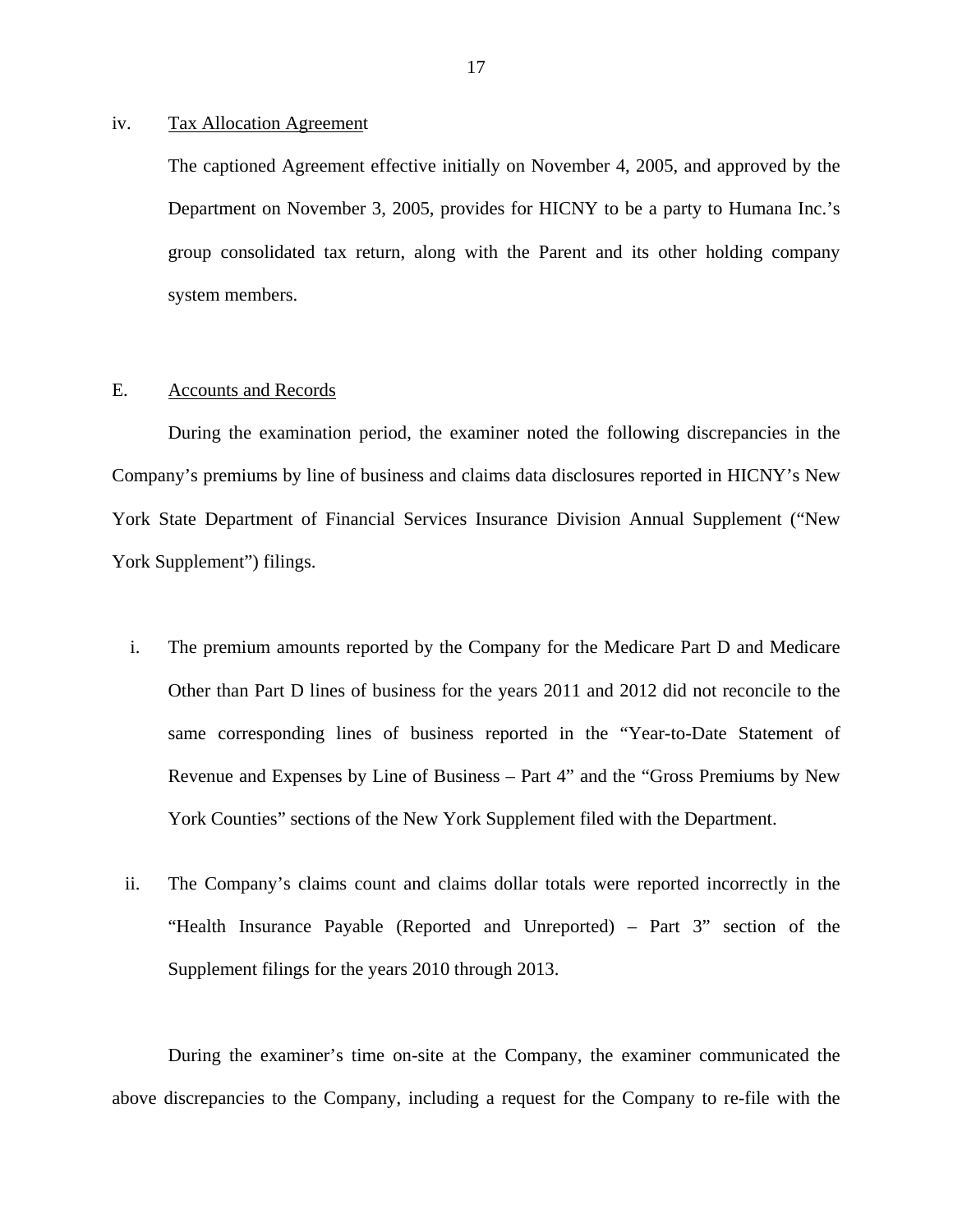Department revised New York State Department of Financial Services Annual Supplements for the 2010 through 2013 reporting years.

It is recommended that the Company exercise greater care and diligence when preparing its New York Annual Supplement filings with the Department.

Subsequent to the examination period, the Company while having acknowledged the Department's recommendation, indicated it currently implemented corrective action to improve such reporting, including HICNY's implementation of changes to data sources and retrieval, and additional validation checks to the Company's existing process. The Company also subsequently re-filed its New York Annual Supplements with the Department with the corrected information.

## F. Significant Operating Ratios

The underwriting ratios presented below are on an earned-incurred basis and encompass the three-year period covered by this examination:

| Account                                  | Amounts       | Ratios |
|------------------------------------------|---------------|--------|
| Claims expenses incurred                 | \$335,101,750 | 80.2%  |
| Claim adjustment expenses incurred       | \$10,225,796  | 2.5%   |
| General administrative expenses incurred | \$41,539,446  | 9.9%   |
| Net underwriting gain                    | \$ 30,816,866 | 7.4%   |
| Premium earned                           | \$417,683,858 | 100.0% |

The Company reported increases in its net earned premiums of \$17,229,270 (14% increase) between 2009 and 2010 from total premiums of \$120,712,619 in 2009 to \$137,941,889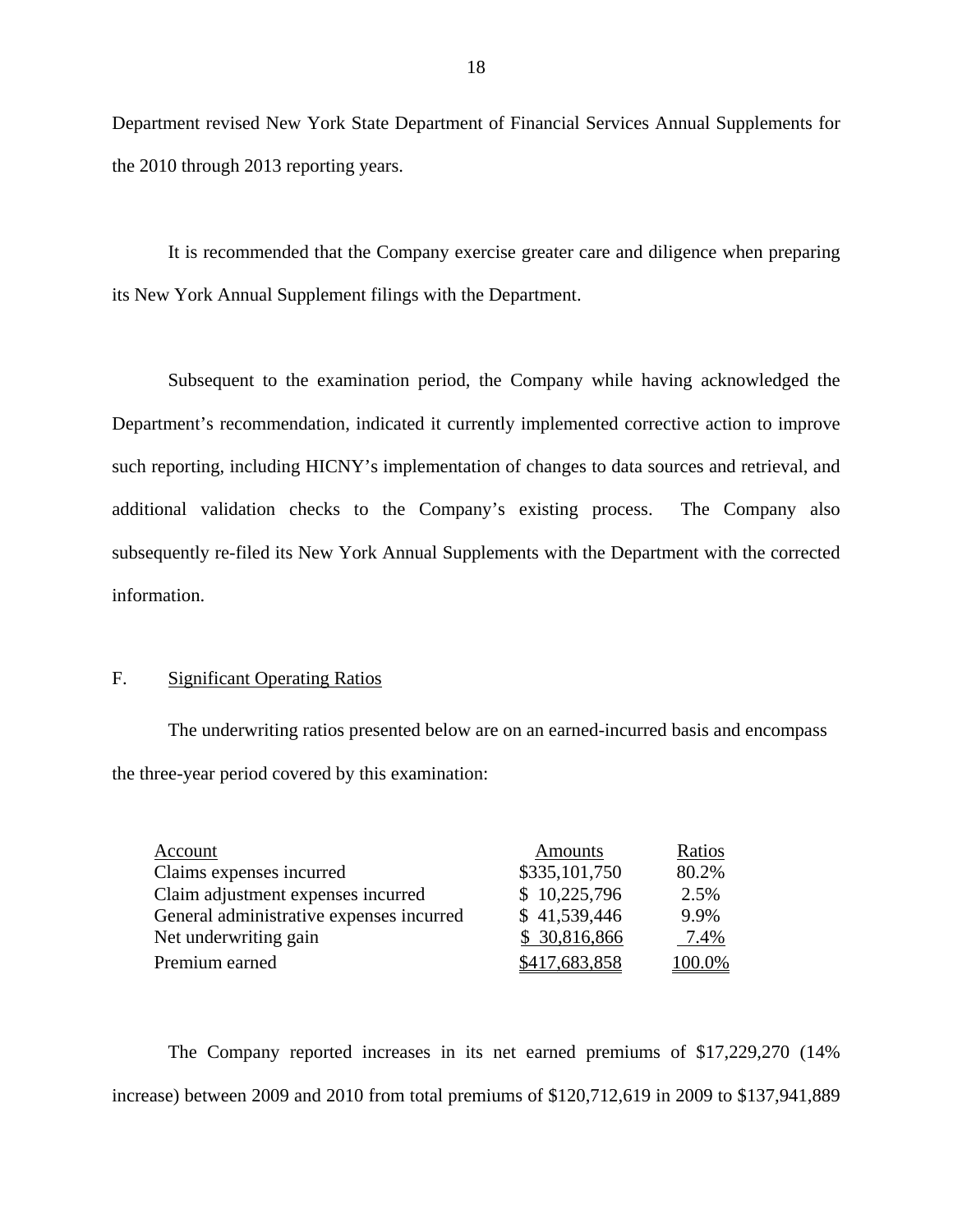in 2010 and also an increase in total premiums between 2011 and 2012 of \$13,737,321 or 10% from \$133,002,324 to \$146,739,645. Such increases resulted from rising member enrollment with the largest increases occurring in the Medicare Part D Prescription Drug business for the 2009 and 2010 years and the Medicare PPO business for the years 2011 and 2012. For 2012, the Company reported an overall increase in members' enrollment of 19%, primarily in the Medicare PPO line. Between 2010 and 2011, the Company's earned premiums conversely decreased by \$4,939,565 from \$137,941,889 in 2010 to \$133,002,324 in 2011.

During the corresponding 2010 and 2012 reporting years, the Company's incurred medical benefits costs increased by \$21,003,681 between 2009 and 2010 from \$94,225,281 to \$115,228,962 in medical costs and between 2011 and 2012 by \$29,342,638 from \$94,095,075 to \$124,437,713in related costs. The medical loss ratio for the years ended 2011 and 2012 was 77.3% and 88.2%, respectively. The increase in the medical loss ratio was a result of the overall increase in members' enrollment particularly within the Medicare PPO business whereby the benefits cost was higher than the Medicare Part D Prescription Drug costs.

The Company reported the following Risk-Based Capital results during the examination years, 2010 through 2012:

|                                 | 2012         | 2011         | 2010         |
|---------------------------------|--------------|--------------|--------------|
| <b>Total Adjusted Capital</b>   | \$64,227,236 | \$71,866,736 | \$73,627,494 |
| Authorized Control Level RBC    | \$4,125,286  | \$ 5,947,204 | \$2,107,374  |
| <b>Risk Based Capital Ratio</b> | 1556%        | 1209%        | 3494%        |

As noted above, the Company's total adjusted capital amounts reported for the years 2010 through 2012, respectively, were well above its authorized control level risk based capital calculations.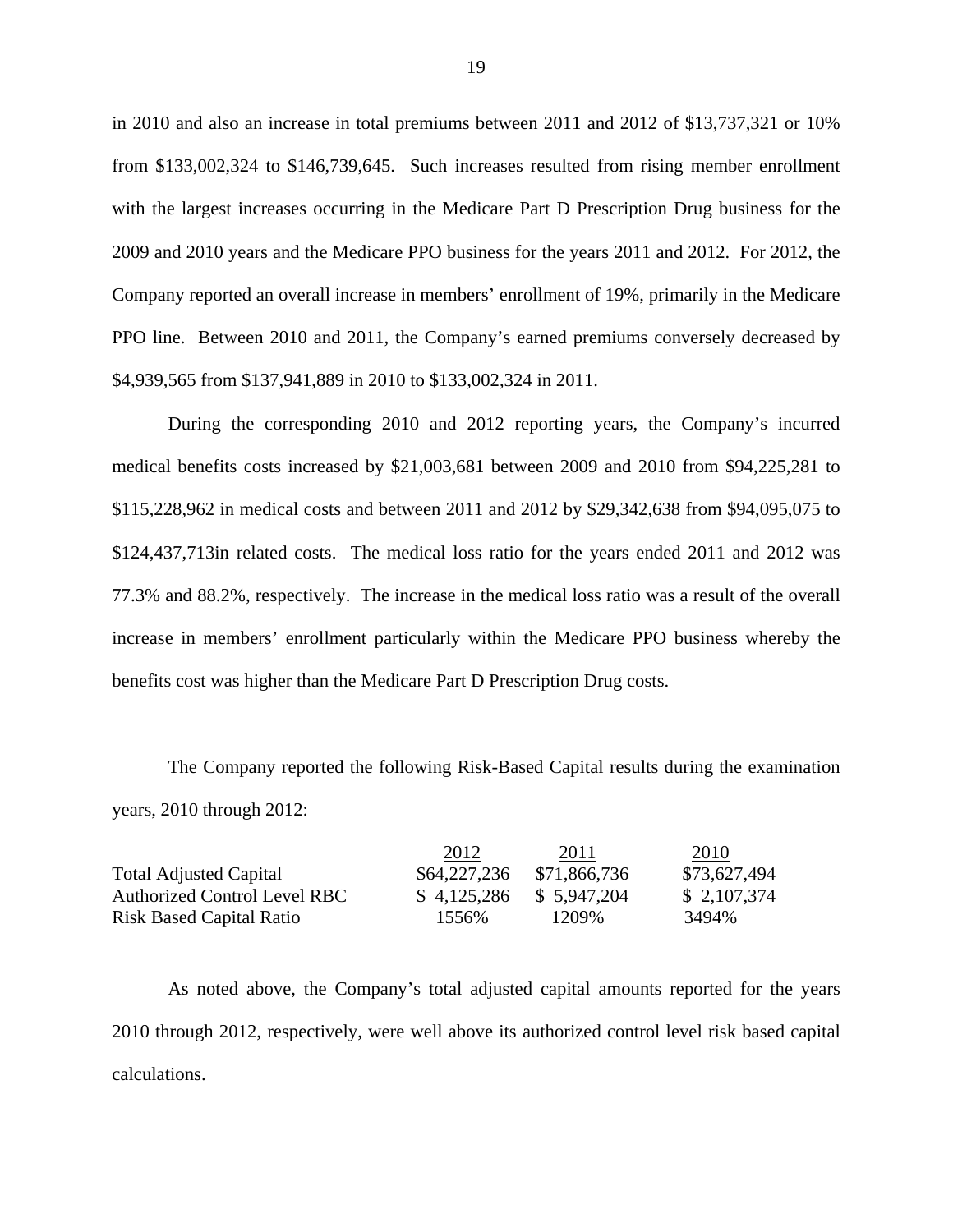## **3. FINANCIAL STATEMENTS**

<span id="page-21-0"></span>The following statements show the assets, liabilities and capital and surplus as of December 31, 2012, as reported in the Company's 2012 filed annual statement, a condensed summary of operations and reconciliation of the capital and surplus account for each of the years under review. The examiner's review of a sample of transactions did not reveal any differences which materially affected the Company's financial condition as presented in the December 31, 2012 filed annual statement.

#### Independent Accountants:

The firm of PricewaterhouseCoopers LLP ("PwC") was retained by the Company to audit HICNY's combined statutory basis statements of financial position as of December 31st of each year within the examination period, and the related statutory-basis statements of operations, surplus, and cash flows for the year then ended.

PwC concluded that the statutory financial statements presented fairly, in all material respects, the financial position of the Company at the respective audit dates. Balances reported in these audited financial statements were reconciled to the corresponding years' annual statements with no discrepancies noted.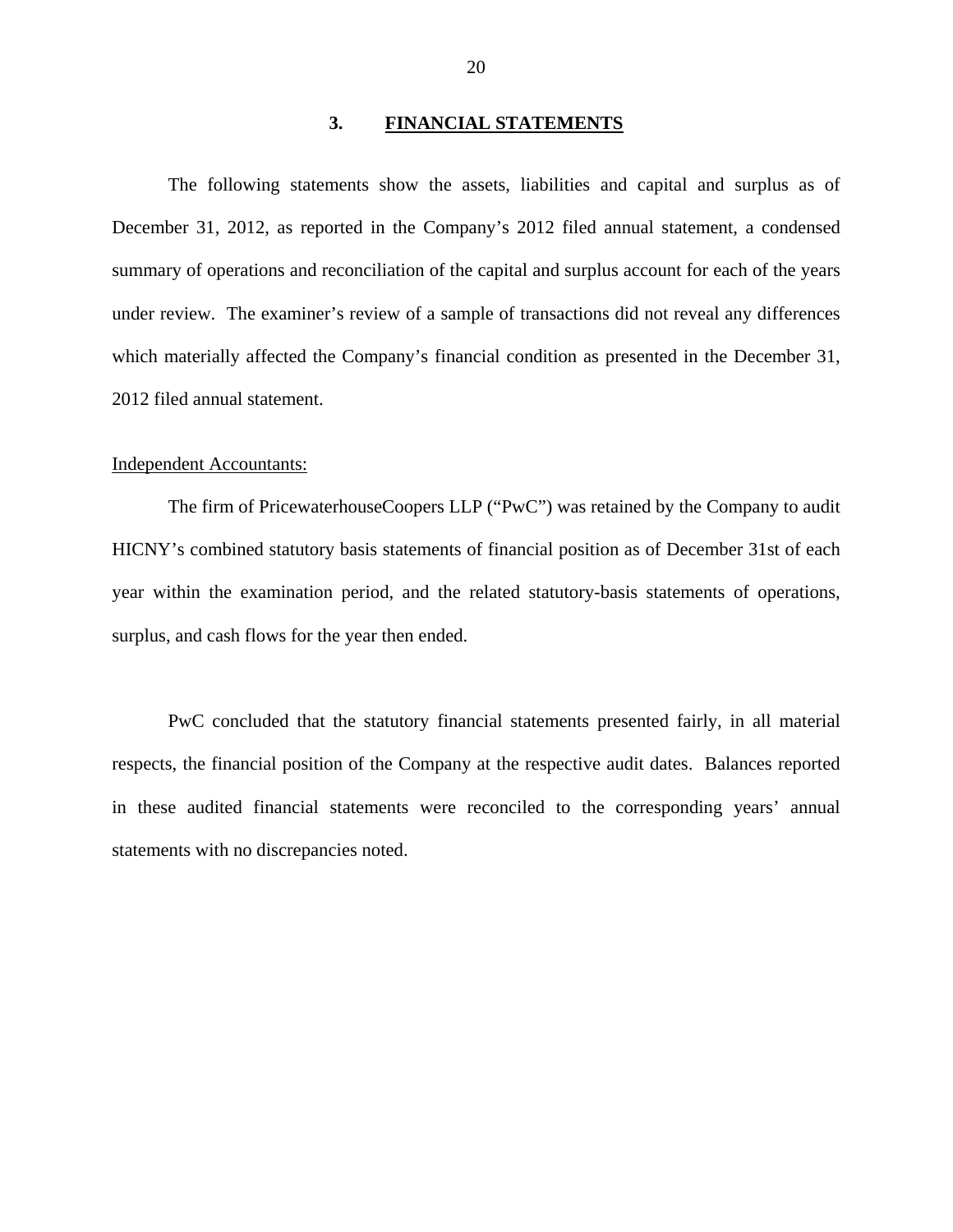## A. Balance sheet

| Assets                                                                | Amount        |
|-----------------------------------------------------------------------|---------------|
| <b>Bonds</b>                                                          | \$29,246,782  |
| Cash, cash equivalents and short-term investments                     | 6,057,655     |
| Investment income due and accrued                                     | 177,595       |
| Uncollected premiums and agents' balances in the course of collection | 2,686,346     |
| Accrued retrospective premiums                                        | 2,479,133     |
| Amounts recoverable from reinsurers                                   | 1,490         |
| Other amounts receivable under reinsurance contracts                  | 287           |
| Amounts recoverable relating to uninsured plans                       | 28,848,001    |
| Net deferred tax asset                                                | 1,437,903     |
| Receivable from parent, subsidiaries and affiliates                   | 3,429,633     |
| Healthcare and other amounts receivable                               | 3,924,468     |
| <b>Total assets</b>                                                   | \$78,289,293  |
| <b>Liabilities</b>                                                    |               |
| Claims unpaid                                                         | \$7,410,762   |
| Unpaid claims adjustment expenses                                     | 71,252        |
| Aggregate health policy reserves                                      | 3,600,039     |
| Premiums received in advance                                          | 882,979       |
| General expenses due and accrued                                      | 187,265       |
| Current federal and foreign income tax payable and interest thereon   | 330,009       |
| Ceded reinsurance premiums payable                                    | 4,031         |
| Remittances and items not allocated                                   | 88,696        |
| Liability for amounts held under uninsured plans                      | 1,448,701     |
| Aggregate write-ins for other liabilities                             | <u>38,323</u> |
| <b>Total liabilities</b>                                              | \$14,062,057  |
| <b>Capital and Surplus</b>                                            |               |
| Common capital stock                                                  | \$1,500,000   |
| Gross paid-in and contributed surplus                                 | 60,500,000    |
| Unassigned funds                                                      | 2,227,236     |
| Total capital and surplus                                             | \$64,227,236  |

Total liabilities, capital and surplus  $$78,289,293$ 

 contingency. **Note:** The Internal Revenue Service ("IRS") completed audits of Humana Inc.'s consolidated Federal Income Tax returns of which the Company is a party to, for calendar tax years 2010 and 2011. The examiner is unaware of any potential exposure to HICNY for any tax assessment and no liability has been established herein relative to such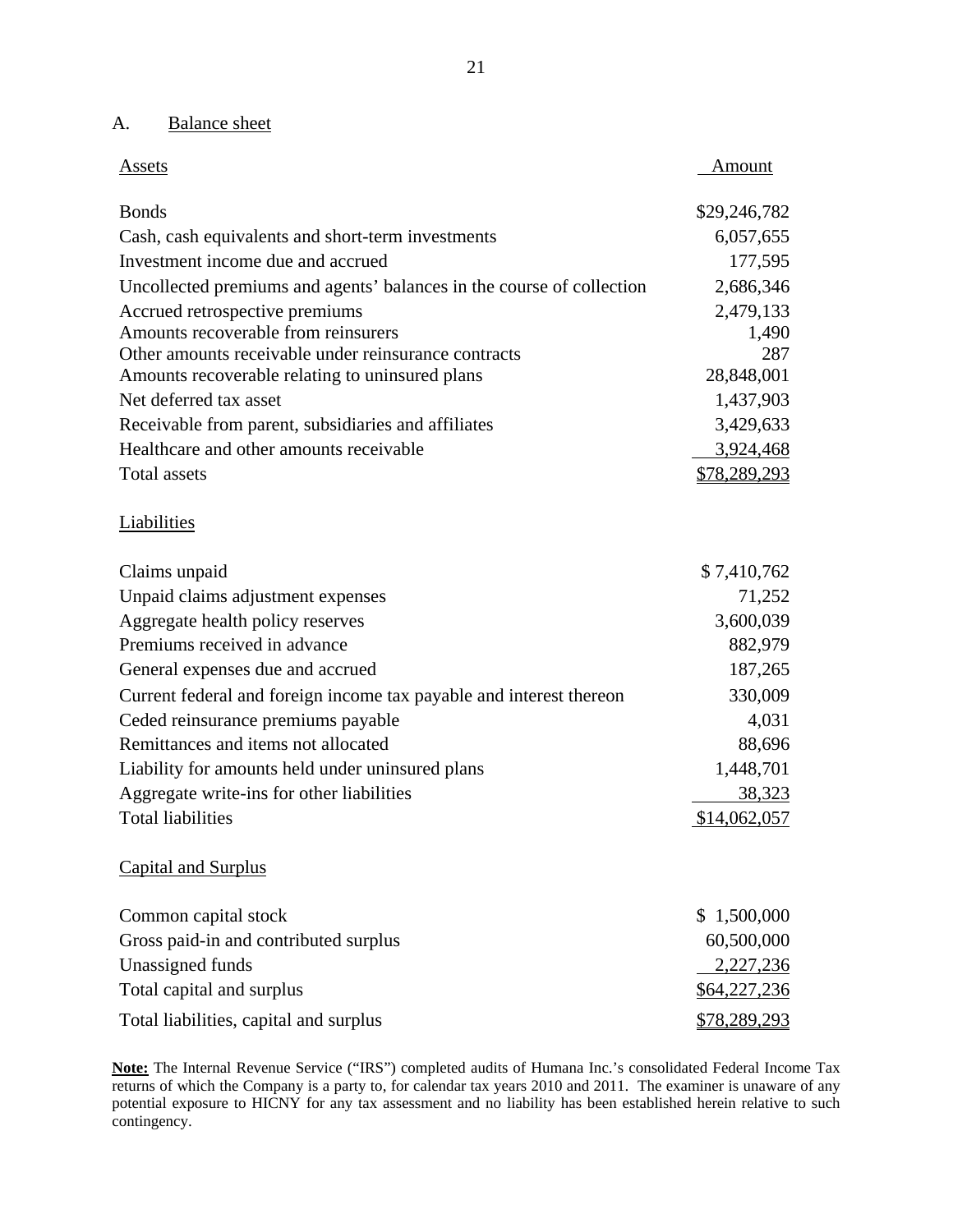<span id="page-23-0"></span>B. Statement of Revenue and Expenses and Change in Capital and Surplus

Capital and surplus decreased \$11,191,589 during the three year examination period,

January 1, 2010 through December 31, 2012, detailed as follows:

## Revenue

| Total premium income                                             |               | \$417,683,858       |
|------------------------------------------------------------------|---------------|---------------------|
| Hospital and medical expenses                                    |               |                     |
| Hospital/medical benefits                                        | \$106,342,864 |                     |
| Other professional services                                      | 630,245       |                     |
| Emergency room and out-of-area                                   | 2,969,628     |                     |
| Prescription drugs                                               | 224,984,821   |                     |
| Increase in reserves for accident and                            |               |                     |
| health contracts                                                 | 340,000       |                     |
| Total hospital and medical expenses                              | \$335,267,558 |                     |
| Less: Net reinsurance recoveries                                 | 165,808       |                     |
| Sub-total                                                        | \$335,101,750 |                     |
| Claims adjustment expenses                                       | 10,225,796    |                     |
| General administrative expenses                                  | 41,539,446    |                     |
| Total underwriting deductions                                    |               | 386,866,992         |
| Net underwriting gain                                            |               | \$30,816,866        |
| Net investment income earned                                     | \$4,510,617   |                     |
| Net realized capital gains                                       | 1,589,716     |                     |
| Net investment gains                                             |               | 6,100,333           |
| Aggregate write-ins for other income                             |               | 357                 |
| Net income after capital gain and before<br>federal income taxes |               | \$36,917,556        |
| Less: Federal income taxes incurred                              |               | 13,021,799          |
| Net income                                                       |               | <u>\$23,895,757</u> |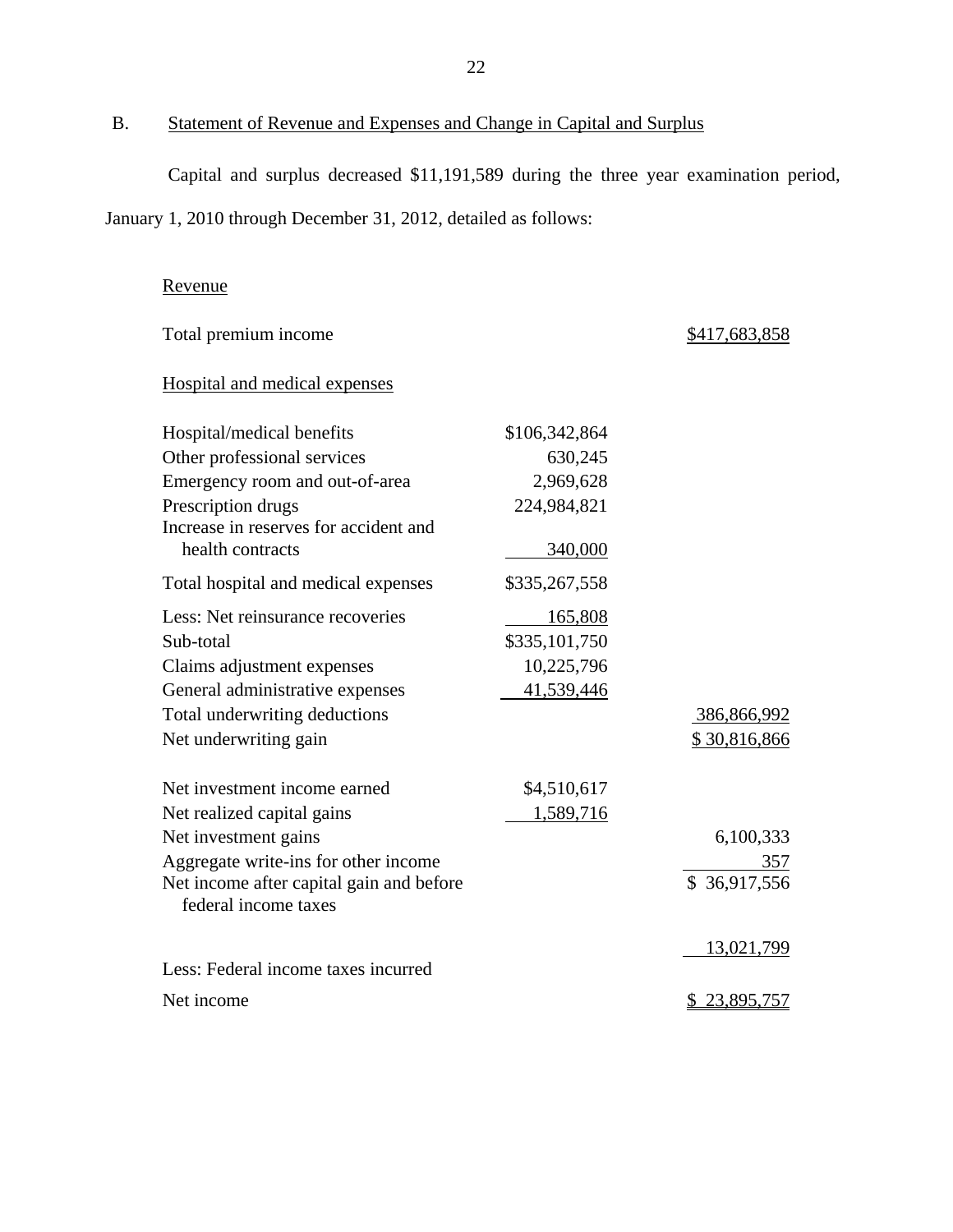#### Change in Capital and Surplus

## Capital and surplus, per report on examination, as of December 31, 2009 \$75,418,825

|                                                                            | Gains<br>in Surplus | Losses<br>in Surplus |                |
|----------------------------------------------------------------------------|---------------------|----------------------|----------------|
| Net income                                                                 | \$23,895,757        |                      |                |
| Change in net deferred income tax                                          | 1,501,369           |                      |                |
| Change in non-admitted assets                                              |                     | \$2,305,479          |                |
| Cumulative effect of change in<br>accounting principles                    | 5,045               |                      |                |
| Dividends to stockholders                                                  |                     | 34,300,000           |                |
| Aggregate write-ins gains                                                  | 11,719              |                      |                |
| Net decrease in capital and surplus                                        |                     |                      | (\$11,191,589) |
| Capital and surplus, per report on<br>examination, as of December 31, 2012 |                     |                      | \$64,227,236   |

#### **4**. **MARKET CONDUCT ACTIVITES**

In the course of this examination, a review was made of the manner in which the Company conducts its business and fulfills its contractual obligations to policyholders and claimants. In determining the scope of this review, the examiner took into consideration the Company's lines of business, Medicare Advantage and Medicare Part D Prescription Drug plans, which fall under the purview of CMS' requirements, as opposed to the statutory requirements of the Department. The Company's commercial business during the examination period was very limited, thus the market conduct review was limited to a review of the producers' licensing including appointments and terminations.

No issues or areas of non-compliance were noted.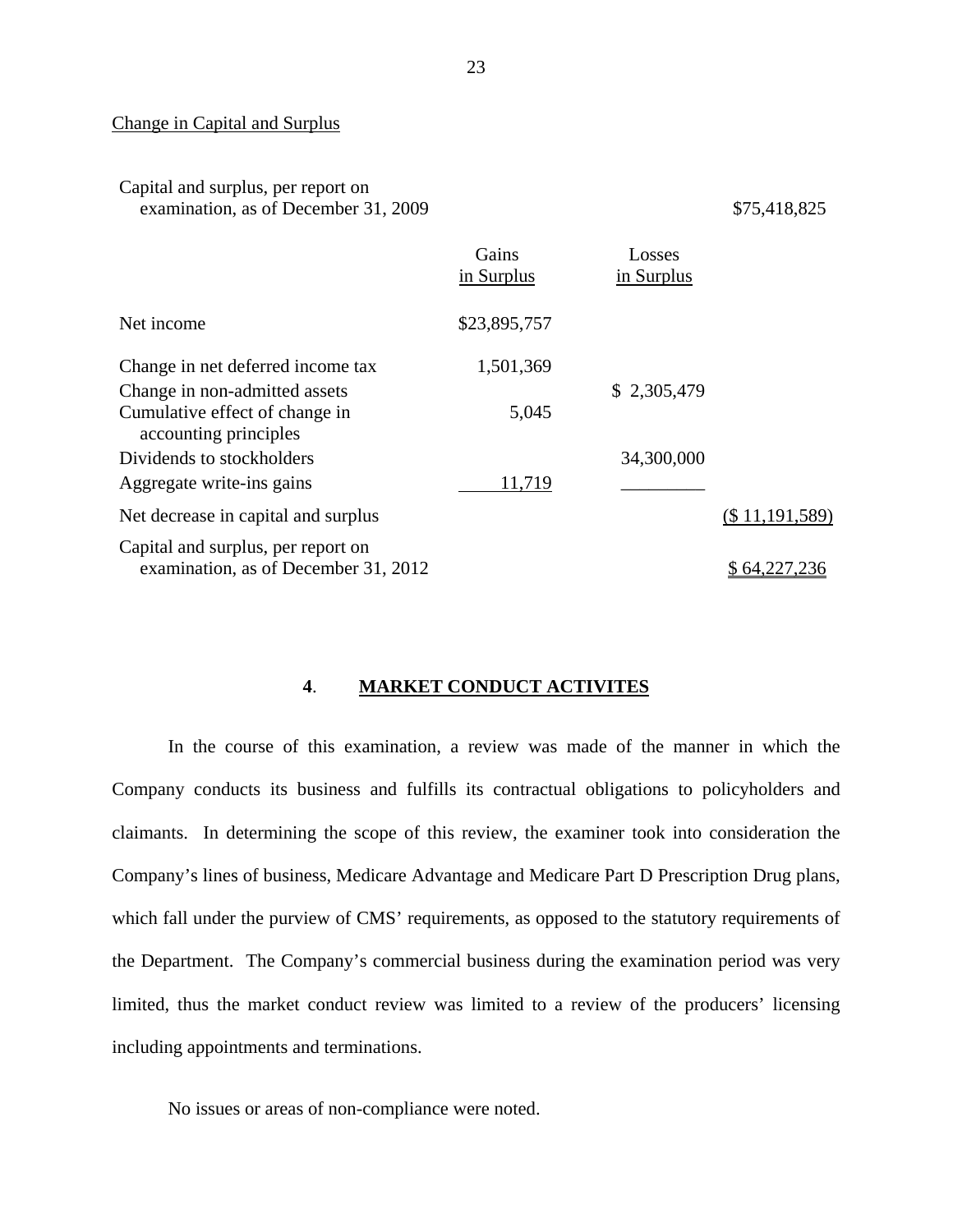## **5. COMPLIANCE WITH PRIOR REPORT ON EXAMINATION**

<span id="page-25-0"></span>The prior report on examination as of December 31, 2009, contained six (6) comments and recommendations pertaining to the financial portion of the examination (page number refers to the prior report on examination):

**ITEM NO. PAGE NO.** 

|    | <b>Board of Directors</b>                                                                                                                                                                      |    |
|----|------------------------------------------------------------------------------------------------------------------------------------------------------------------------------------------------|----|
| 1. | It is recommended that the Board of Directors hold board<br>meetings on at least a quarterly basis during each calendar<br>year.                                                               | 6  |
|    | The Company has not complied with this recommendation.                                                                                                                                         |    |
| 2. | It is also recommended that HICNY comply with its By-Laws<br>by only using unanimous written consents by the BOD in lieu<br>of a regularly scheduled meeting, in defined limited<br>occasions. | 6  |
|    | The Company has not complied with this recommendation.                                                                                                                                         |    |
| 3. | It is recommended that the Company comply with Article III,<br>Section 3 of its By-Laws and appoint a Board member(s) to<br>the Finance Committee.                                             | 7  |
|    | The Company has complied with this recommendation.                                                                                                                                             |    |
| 4. | It is recommended that HICNY's Board of Directors comply<br>with the process requirements set forth in Department<br>Circular Letter No. 9 (1999).                                             | 7  |
|    | The Company has complied with this recommendation.                                                                                                                                             |    |
|    | <b>Inter-Company Agreements</b>                                                                                                                                                                |    |
| 5. | It is recommended that the Company settle the inter-company<br>transactions with its Parent in accordance with the specified<br>due dates in the service agreement.                            | 13 |

*The Company has complied with this recommendation.*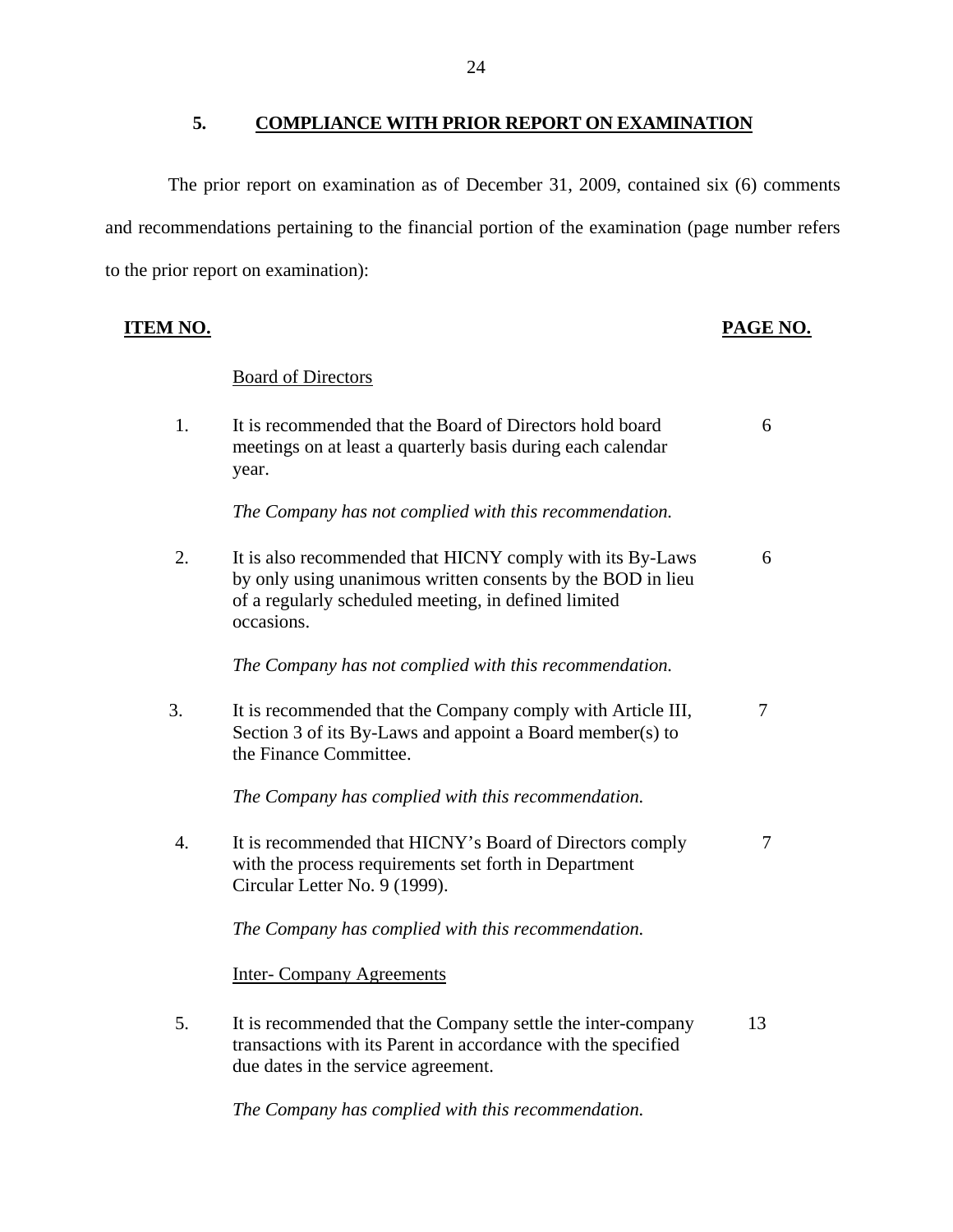## **ITEM NO. PAGE NO.**

## Custodial Agreement 15

6. It is recommended that the Company amend its custodial agreement with JPMorgan Chase Bank, N.A. to include all of the provisions in the NAIC guidelines.

*The Company has complied with this recommendation.*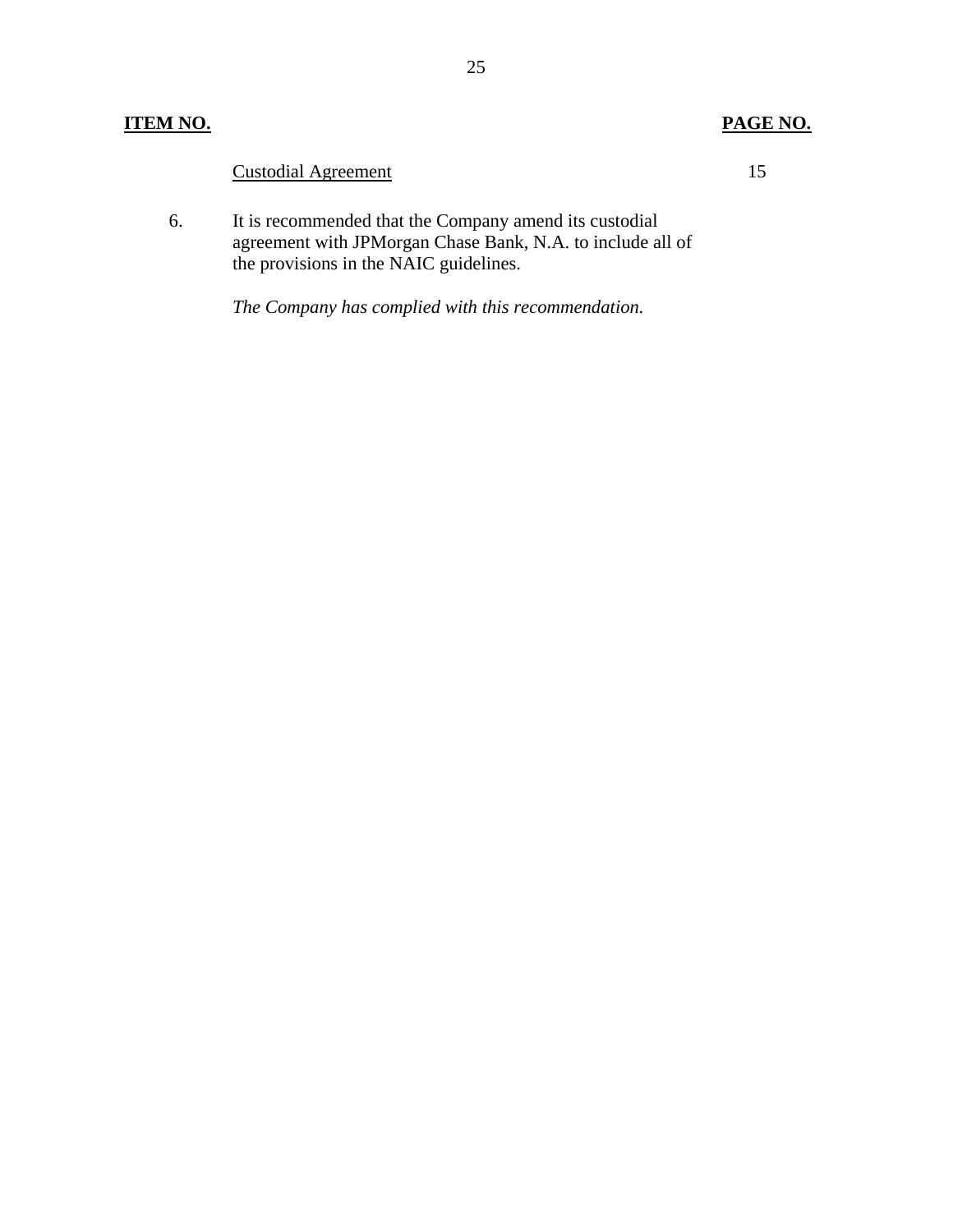## **6. SUMMARY OF COMMENTS AND RECOMMENDATIONS**

## **ITEM PAGE NO.**

6

## Corporate Governance

- i. It is recommended that HICNY's Board of Directors comply with Article III, Section 4 of the Company's by-laws by ensuring that the Board holds its regular meeting every year, on the same date of the annual meeting of the Company's shareholders. 5
- ii. It is recommended that HICNY's Board of Directors hold meetings on at least a quarterly basis during each calendar year. 6
- iii. It is recommended that HICNY's Board of Directors comply with the Company's by-laws by limiting the Board's use of unanimous written consents to only those occasions when time is of the essence. The Board should refrain from its standard practice of utilizing unanimous written consents in lieu of regularly scheduled meetings.

## Reinsurance

iv. Inasmuch as HICNY's Co-insurance Agreement with CIGNA is no longer in effect, it is recommended that the Company ensure that all its future ceded reinsurance agreements contain a specific reference to Section 7427 of the New York Insurance Law. 14

## Accounts and Records

v. It is recommended that the Company exercise greater care and diligence when preparing its New York Annual Supplement filings with the Department. 18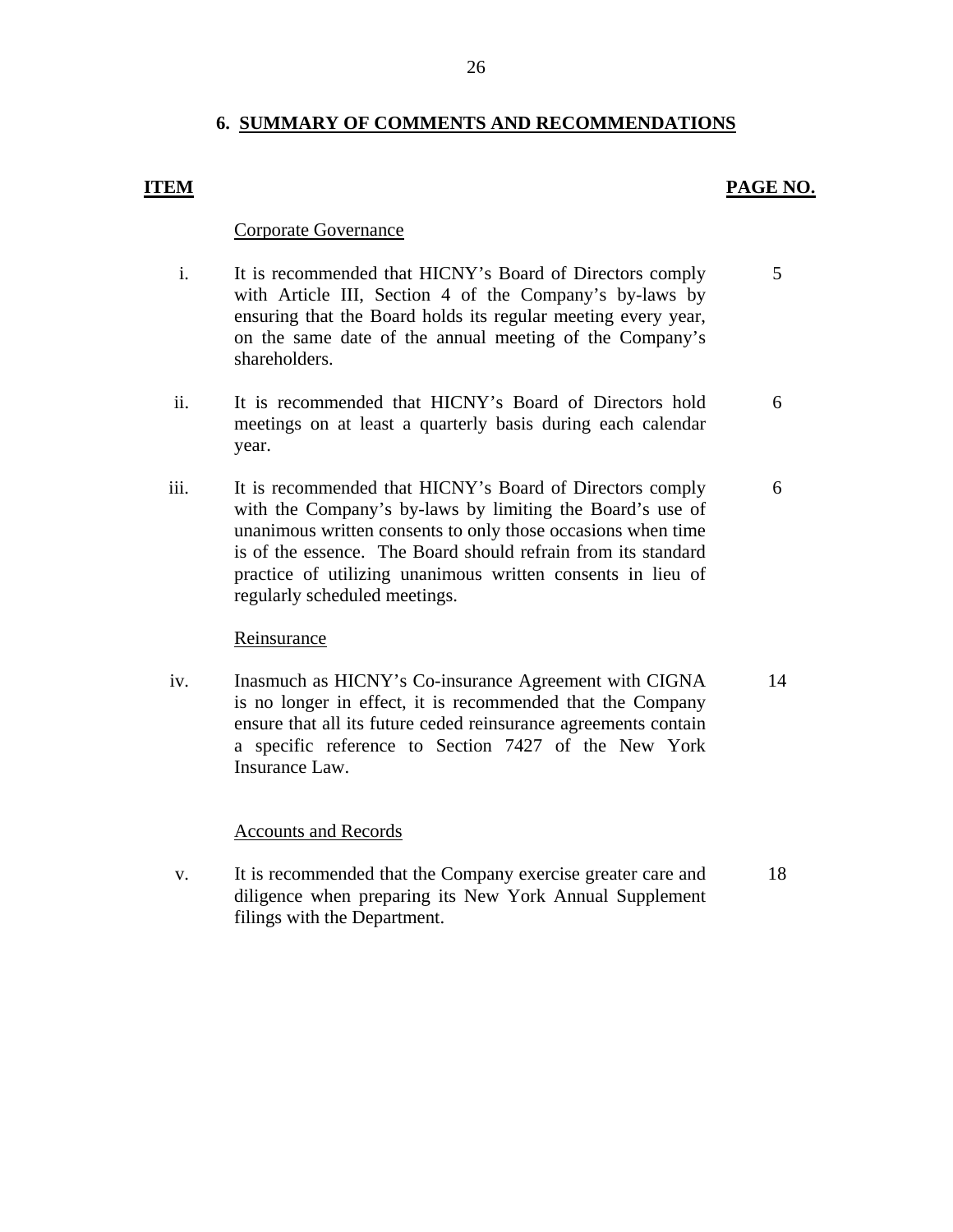Respectfully submitted,

 $\frac{1}{\sqrt{S}}$ Kenneth I. Merritt Associate Insurance Examiner

STATE OF NEW YORK ) ) SS ) COUNTY OF NEW YORK)

 $\frac{|S|}{|S|}$ 

Kenneth I. Merritt Associate Insurance Examiner

Subscribed and sworn to before me  $\frac{3}{2015}$  day of  $\frac{2015}{2015}$ .